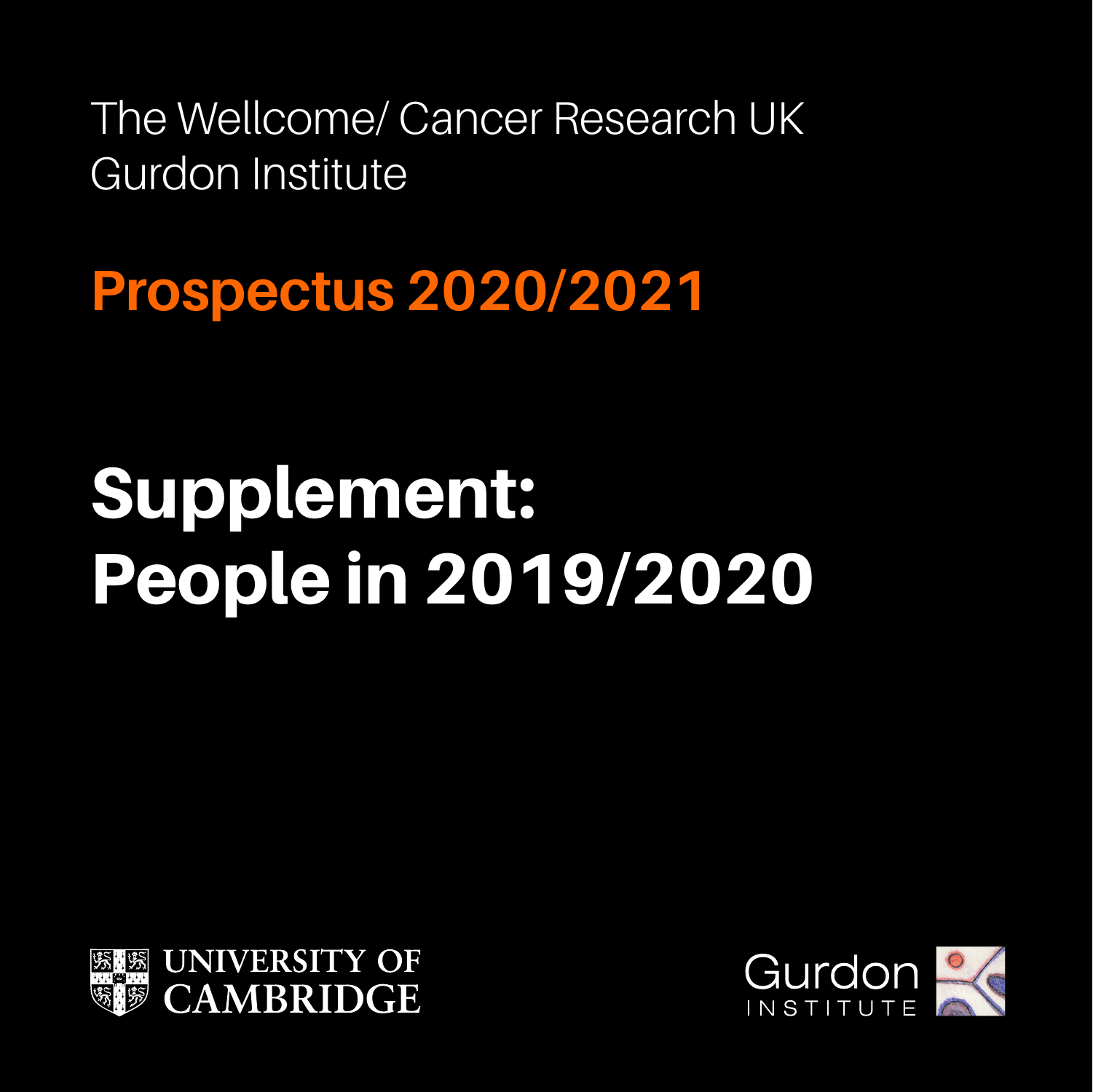# People in 2019

*Italics denotes those leaving during the year* 

# Senior Group Leaders

# Julie Ahringer PhD FMedSci

Director, Wellcome Senior Research Fellow, Professor of Genetics and Genomics, Member of the University Department of Genetics

Alex Appert PhD Wellcome Research Associate

Francesco Carelli PhD Wellcome Research Fellow

Chiara Cerrato MSc Wellcome Research Assistant

Marie de la Burgarde BSc Master's Student

Yan Dong MSc Wellcome Research Associate

Andrea Frapporti PhD Wellcome Research Associate *Csenge Gal PhD Wellcome Research Associate*

Rhys McDonough MSc BBSRC DTP PhD Student

Arianna Pezzuolo MSc Laboratory Administrator/Personal Assistant

Jacques Serizay MSc Wellcome PhD Student

Przemyslaw Stempor PhD Wellcome Research Associate

Anna Townley MBiochem BBSRC DTP PhD Student

# Andrea Brand PhD FRS FMedSci

Head of Institute's Wellcome Laboratories, Wellcome Senior Investigator, Herchel Smith Professor of Molecular Biology, Royal Society Darwin Trust Research Professor, Member of the University Department of Physiology, Development and Neuroscience

Neha Agrawal PhD Royal Society Research Associate

Diana Arman MSc Herchel Smith PhD Student Benjamin Badger NIH OxCam PhD Student

Maire Brace BSc MB/PhD Student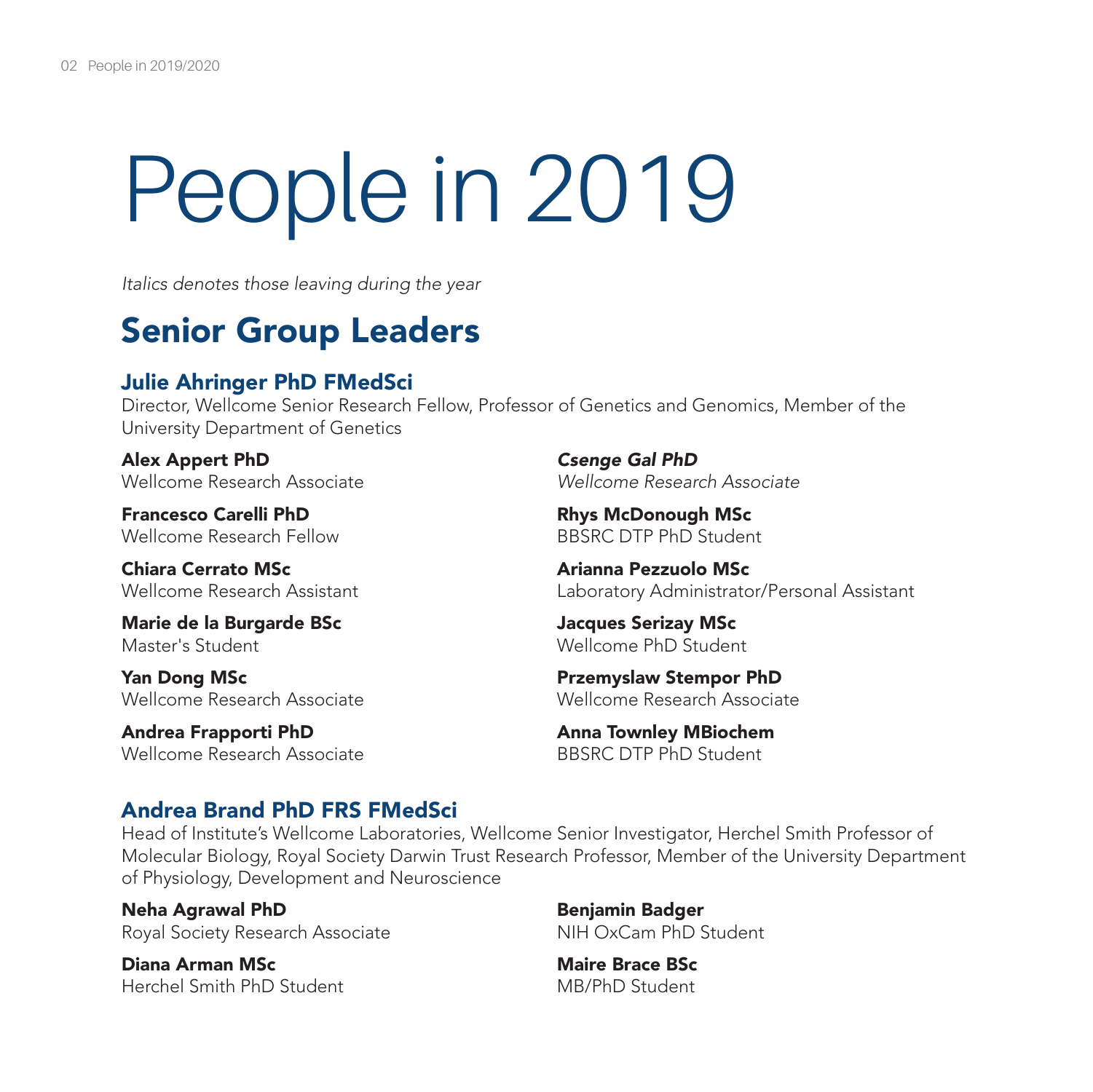Catherine Davidson BSc Wellcome Research Associate

Anna Hakes MPhil Wellcome PhD Student

Leia Judge BSc Royal Society PhD Student

*Robert Krautz PhD Wellcome Research Associate*

*Stephanie Norwood MRes BBSRC DTP PhD Student*

*Takumi Suzuki PhD*  Royal Society Research Associate

Jocelyn Tang MPhil Wellcome PhD Student

Christine Turner Laboratory Administrator

Jelle van den Ameele MD PhD Wellcome Clinical Postdoctoral Fellow

Rebecca Yakob PhD Wellcome Research Assistant

## John Gurdon Kt DPhil DSc FRS

Distinguished Group Leader, Nobel Laureate in Physiology or Medicine 2012, Member of the University Department of Zoology

Can Aztekin MPhil Wellcome PhD Student

Hector Barbosa Triana MSc PhD Student

Dilly Bradford Laboratory Administrator

Nigel Garrett HNC Wellcome Research Assistant

*Eva Hoermanseder PhD MRC Research Associate*

Khayam Javed MPhil PEEF PhD Student

Jerome Jullien PhD Wellcome Senior Research Associate

*Mami Oikawa PhD Wellcome Research Associate*

Christopher Penfold PhD MRC Research Associate

Ming-Hsuan Wen MSc Wellcome Research Assistant

## Steve Jackson PhD FRS FMedSci

Head of Institute's Cancer Research UK Laboratories, Frederick James Quick Professor of Biology, Member of the University Department of Biochemistry

Linda Baskcomb MSc CRUK Chief Research Laboratory Technician

Rimma Belotserkovskaya PhD CRUK Research Associate

Ramsay Bowden MA MPhil MB BChir Wellcome PhD Student

Christopher Carnie PhD Wellcome Research Associate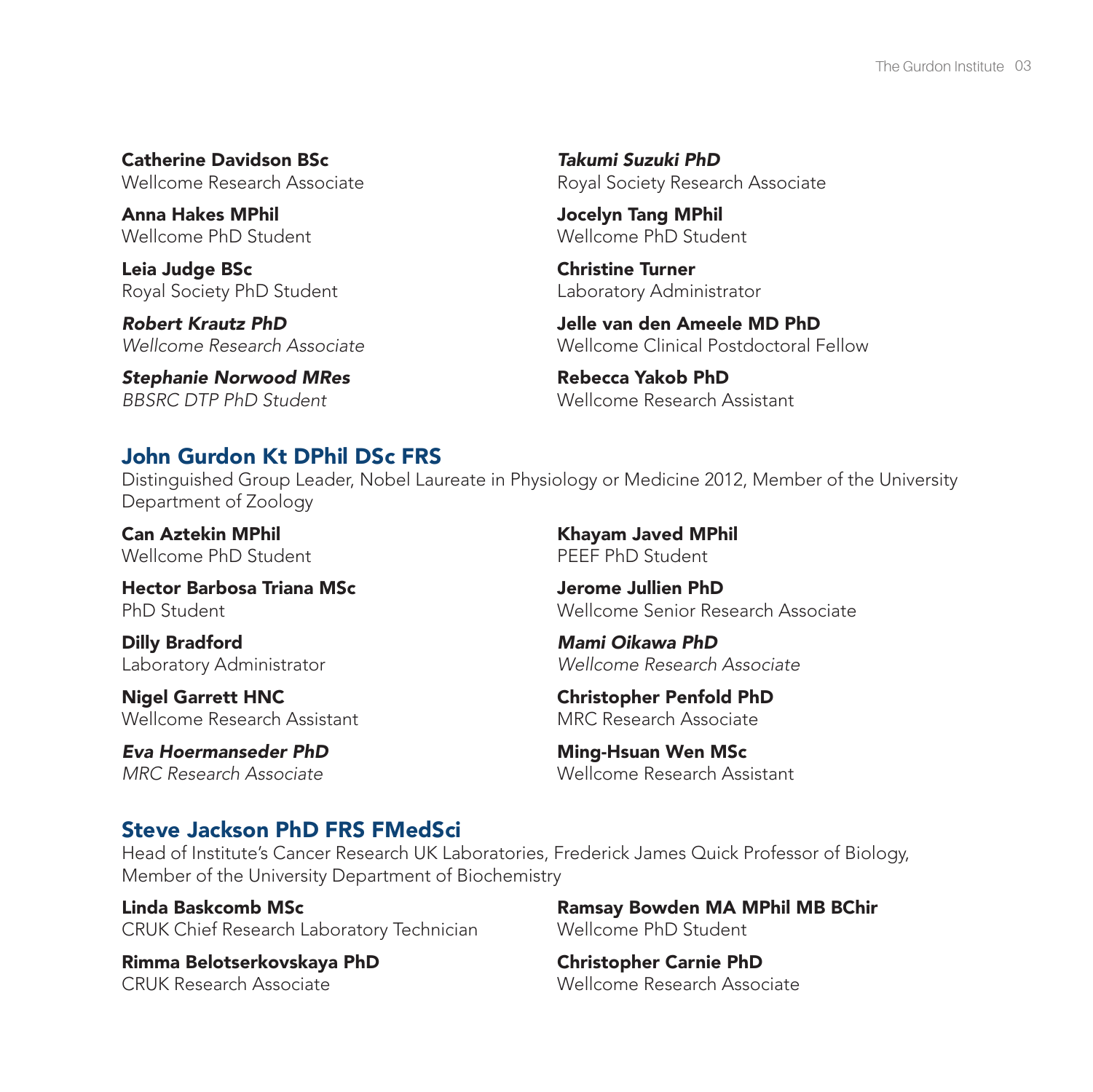Julia Coates MA CRUK Research Assistant

Giuseppina D'Alessandro PhD AIRC iCARE-2 Fellow

Mukerrem Demir BSc Mission Therapeutics/CRUK Research Assistant

Kate Dry PhD CRUK Senior Research Associate

Yaron Galanty PhD CRUK Senior Research Associate

Maryam Ghaderi Najafabadi MSc AZ/Wellcome Research Assistant

Nadia Gueorguieva BSc CRUK Research Assistant

Vipul Gupta PhD Wellcome Research Associate

Soren Hough BS Wellcome Research Assistant

Rebecca Lloyd BA BBSRC/AZ Research Student

Donna Lowe BSc PHE & self-funded PhD Student (part-time)

*Maria Martin Agudo BSc Wellcome Research Assistant* 

David Morales BSc CONACYT-Cambridge Scholarship PhD Student

Francisco Munoz Martinez PhD Wellcome/AZ Research Associate

Domenic Pilger MSc CRUK PhD Student

Fabio Puddu PhD CRUK Research Associate

*Elisenda Raga Gil BSc Action for AT/CRUK Research Assistant*

Helen Reed Laboratory Administrator

Israel Salguero Corbacho PhD CRUK Research Associate

Matylda Sczaniecka-Clift PhD Mission Therapeutics/CRUK Research Associate

John Thomas PhD Wellcome Research Associate

Michael Woods MSc Wellcome Bioresearch Manager

Guido Zagnoli Vieira PhD Wellcome Research Associate

#### Tony Kouzarides PhD FRS FMedSci

Professor of Cancer Biology, Cancer Research UK Gibb Fellow, Director of the Milner Therapeutics Institute, Member of the University Department of Pathology

Minaam Abbas BA PhD Student

Andrej Alendar MSc CRUK Research Assistant Carlos Almeida Guedes De Melo PhD Bloodwise Research Associate

Andrew Bannister PhD CRUK Senior Research Associate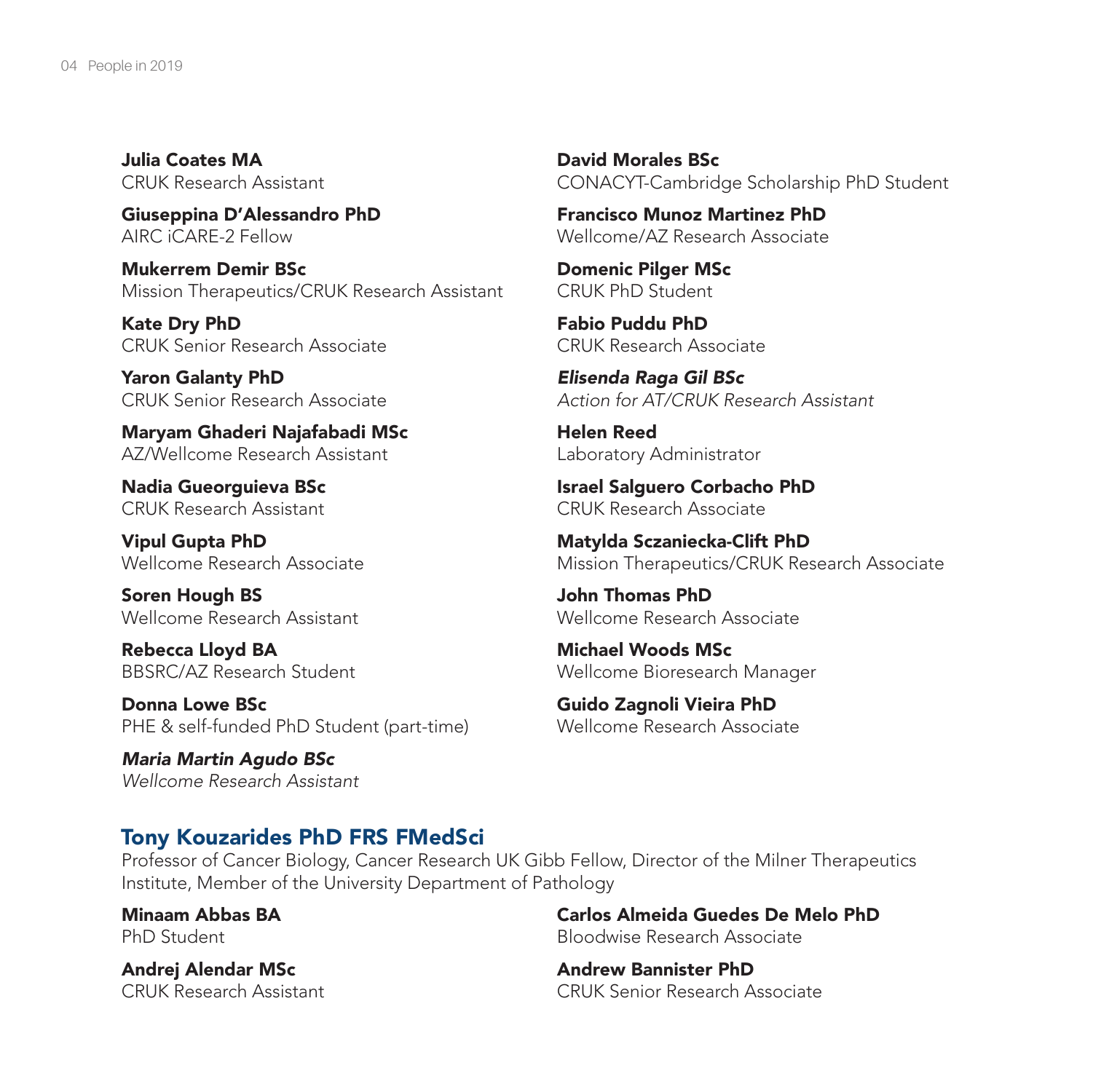Francisco Campos Laborie PhD CRUK Research Associate

Alistair Cook GIBiol CRUK Chief Research Laboratory Technician

Marie Klimontova BSc CRUK PhD Student

Sri Lestari MSc CRUK Senior Research Laboratory Technician

Nikki Mann BA Laboratory Administrator Valentina Migliori PhD KKL Research Associate

Luca Pandolfini PhD *CRUK Research Associate*

Helena Santos Rosa PhD CRUK Senior Research Associate

Konstantinos Tzelepis PhD Sir Henry Wellcome Postdoctoral Fellow

Daniel Wing MBiolSci PhD Student

## *Rick Livesey MB BChir PhD*

*Wellcome Senior Investigator, University Reader in Molecular Neuroscience, Director of the Alzheimer's Research UK Stem Cell Research Centre, Member of the University Department of Biochemistry*

*Philip Brownjohn PhD ARUK Research Associate* 

*Ashley Campbell MSc Open Targets Research Assistant*

*Lewis Evans PhD Genome Res Senior Research Associate* 

Jayne Fisher Laboratory Administrator

*Elsa Ghirardini PhD Wellcome Research Associate* 

*Moritz Haneklaus PhD Open Targets Postdoctoral Researcher*

Silvia Hnatova MPhil Wellcome PhD Student

*Oi Ying (Christy) Hung PhD ARUK Research Associate* 

*Federica Marinaro PhD ARUK Research Associate*  *Steven Moore PhD Wellcome Research Associate* 

*Francesco Paonessa PhD ARUK Research Associate* 

*James Smith PhD ARUK Research Associate* 

*Ravi Solanki BA Sir Keith Peters/ Coutts Trotter/ Cambridge Overseas Trust MB/PhD Student*

Frances St George-Hyslop MPhil PhD Student

Alessio Strano MPhil Wellcome PhD Student

Victoria Stubbs PhD MRC Research Associate

*Ellie Tuck BSc Wellcome Research Assistant*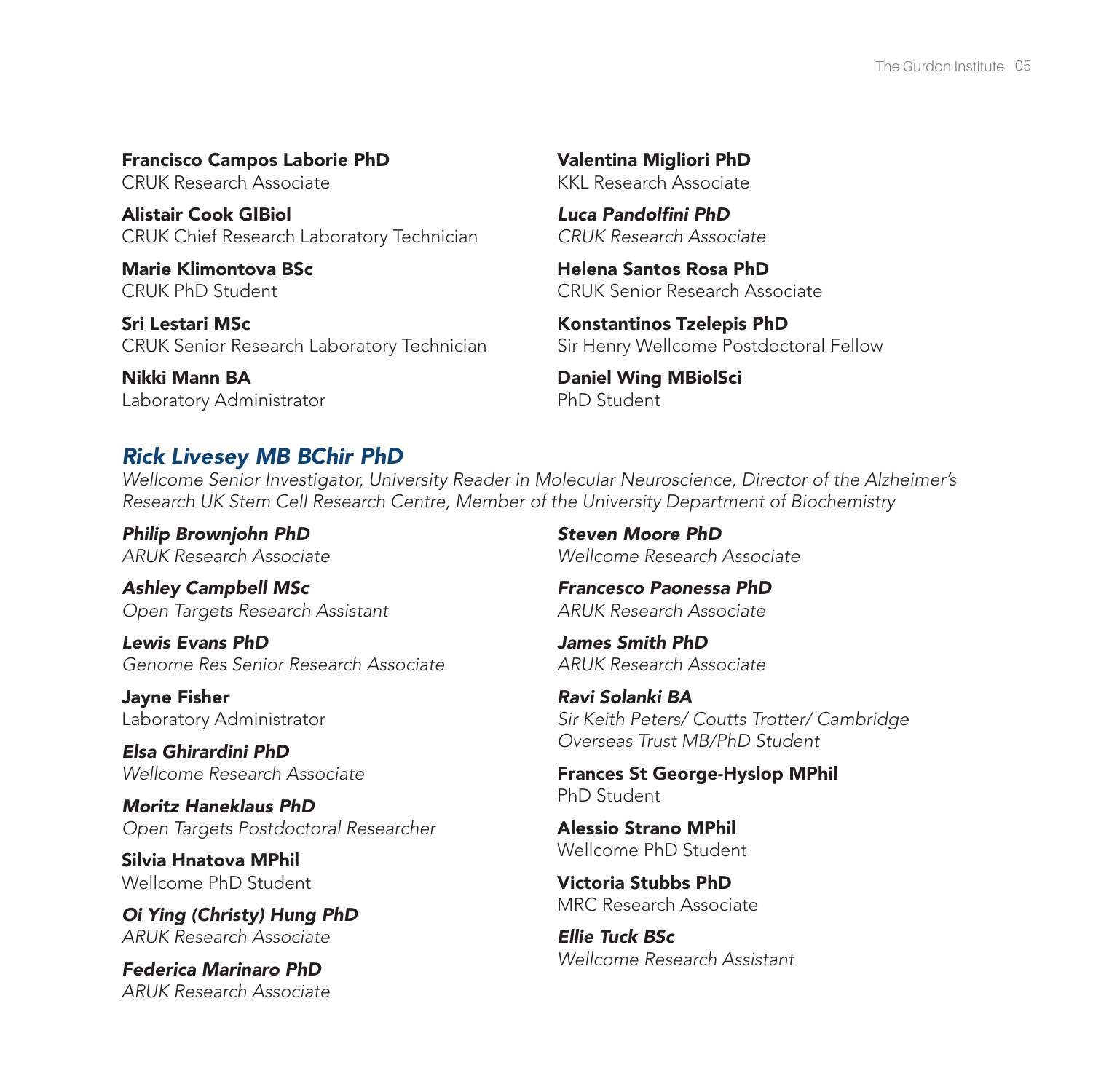#### Eric Miska PhD

Deputy Director, Wellcome Senior Investigator, Cancer Research UK Senior Research Fellow, Herchel Smith Professor of Molecular Genetics, Member of the University Department of Genetics, Associate Faculty Member of the Wellcome Sanger Institute

*Alper Akay PhD CRUK Research Associate*

Dhiru Bansal PhD CRUK Research Associate

Ahmet Berkyurek PhD Marie Sklodowska-Curie Individual European Fellow

Fabian Braukmann Herchel Smith PhD Student

Nicholas Burton PhD Next Generation Research Fellow

Isabela Cunha Navarro MSc Science without Borders PhD Student

Alexandra Dallaire PhD NSERC Research Fellow

Benjamin Fisher MA MB BChir Wellcome Clinical PhD Student

Giulia Furlan PhD EMBO Research Fellow

*Katharina Gapp PhD CRUK Research Associate*

David Jordan PhD CRUK Research Associate

Joanna Kosalka MPhil Wellcome PhD Student

Lisa Lampersberger BSc Boehringer Ingelheim PhD Student

Miranda Landgraf MA Laboratory Administrator Wayo Matsushima MD St John's College Benefactor's PhD Student

Ragini Medhi MPhil STORM Therapeutics PhD Student

Guillermo Parada Gonzalez BSc Wellcome PhD Student

Jonathan Price PhD CRUK Research Associate

Audrey Putman BSc Cambridge Trust PhD Student

Fu Quah MPhil Wellcome & Cambridge Trust PhD Student

Navin Ramakrishna MPhil Wellcome PhD Student

Cristian Riccio MSc Wellcome PhD Student

Marc Ridyard PhD CRUK Laboratory Manager

Gregoire Vernaz MSc Wellcome PhD Student

Archana Yerra PhD CRUK Project Manager

Chengwei (Ulrika) Yuan MPhil Cambridge Trust & Chinese Scholar Council PhD Student

Omer Ziv PhD Blavatnik and EMBO Research Fellow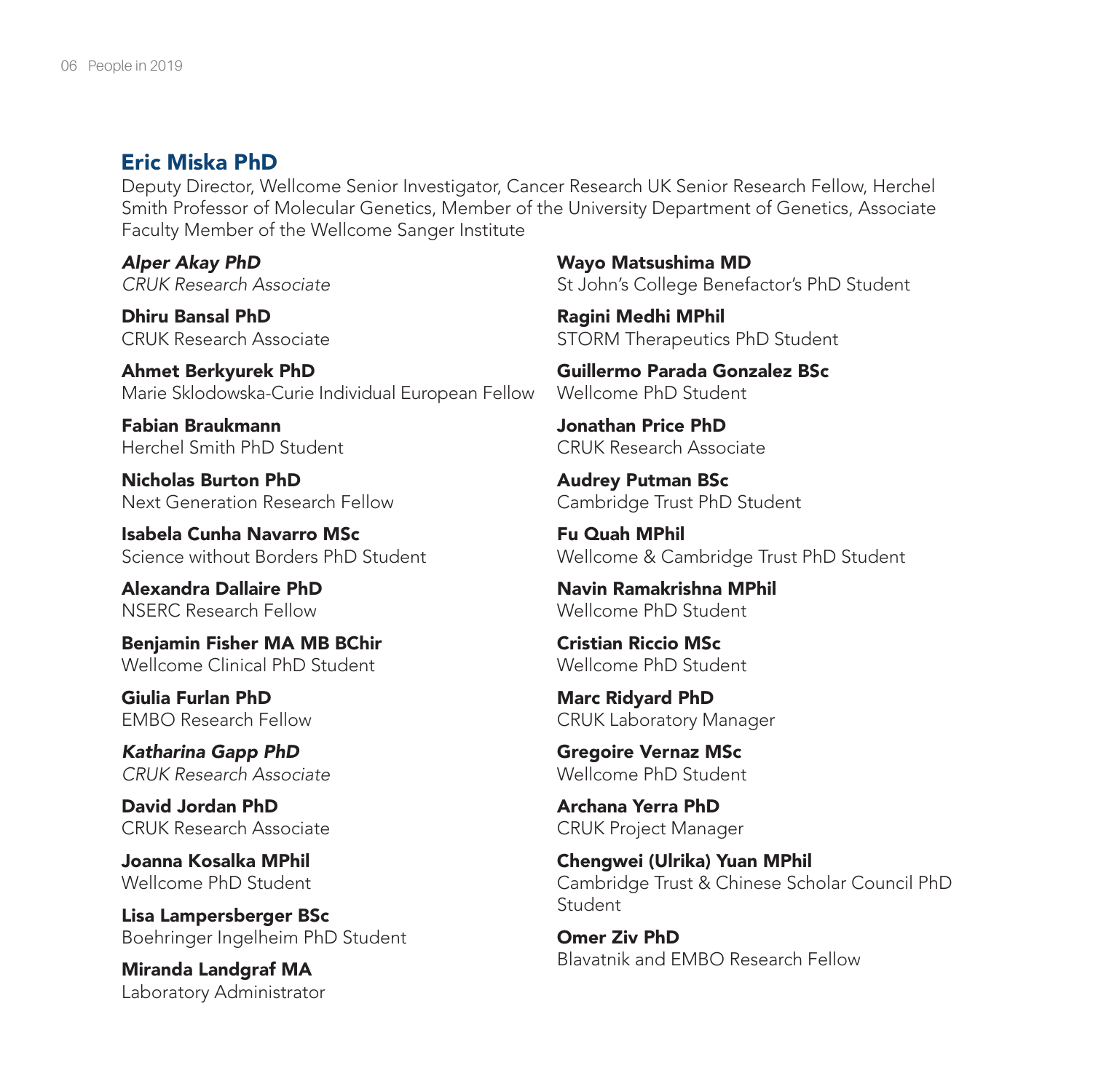#### Ben Simons PhD

Royal Society EP Abraham Professor, Herchel Smith Professor of Physics, Affiliate of the University Department of Applied Mathematics and Theoretical Physics

*Roberta Azzarelli PhD Wellcome Research Associate* 

Ignacio Bordeu PhD EPSRC Postdoctoral Research Associate

Lemonia Chatzeli PhD Herchel Smith Postdoctoral Research Fellow

Catherine Dabrowska MSci CRUK CCC PhD Student

Frances England MRes Wellcome PhD Student

Adrien Hallou PhD Wellcome Trust Interdisciplinary Fellow

Seungmin Han PhD Wellcome Research Associate

Tom Hiscock PhD EMBO Postdoctoral Fellow

Daniel Kunz MPhil Wellcome PhD Student

Jamie McGinn BSc CRUK CCC PhD Student

Kathy Oswald MA Laboratory Administrator

Min Kyu Yum PhD CRUK Research Associate

# Daniel St Johnston PhD FRS FMedSci

Wellcome Principal Research Fellow, Professor of Developmental Genetics, Member of the University Department of Genetics

Edward Allgeyer PhD Wellcome Senior Research Associate

Jia Chen PhD Wellcome Research Associate

Helene Doerflinger PhD Wellcome Research Associate

Edo Dzafic MPhil *Wellcome PhD Student*

Weronika Fic PhD Wellcome Research Associate

Xiao Le He BSc Wellcome Senior Research Laboratory Technician Florence Leroy MA Laboratory Administrator

Erinn Los MSc BBSRC DTP PhD Student

Sudipta Mukherjee MSc Wellcome PhD Student

Dmitry Nashchekin PhD BBSRC Research Associate

John Overton HNC Wellcome Senior Research Laboratory Technician

Amandine Palandri MSc Wellcome Research Assistant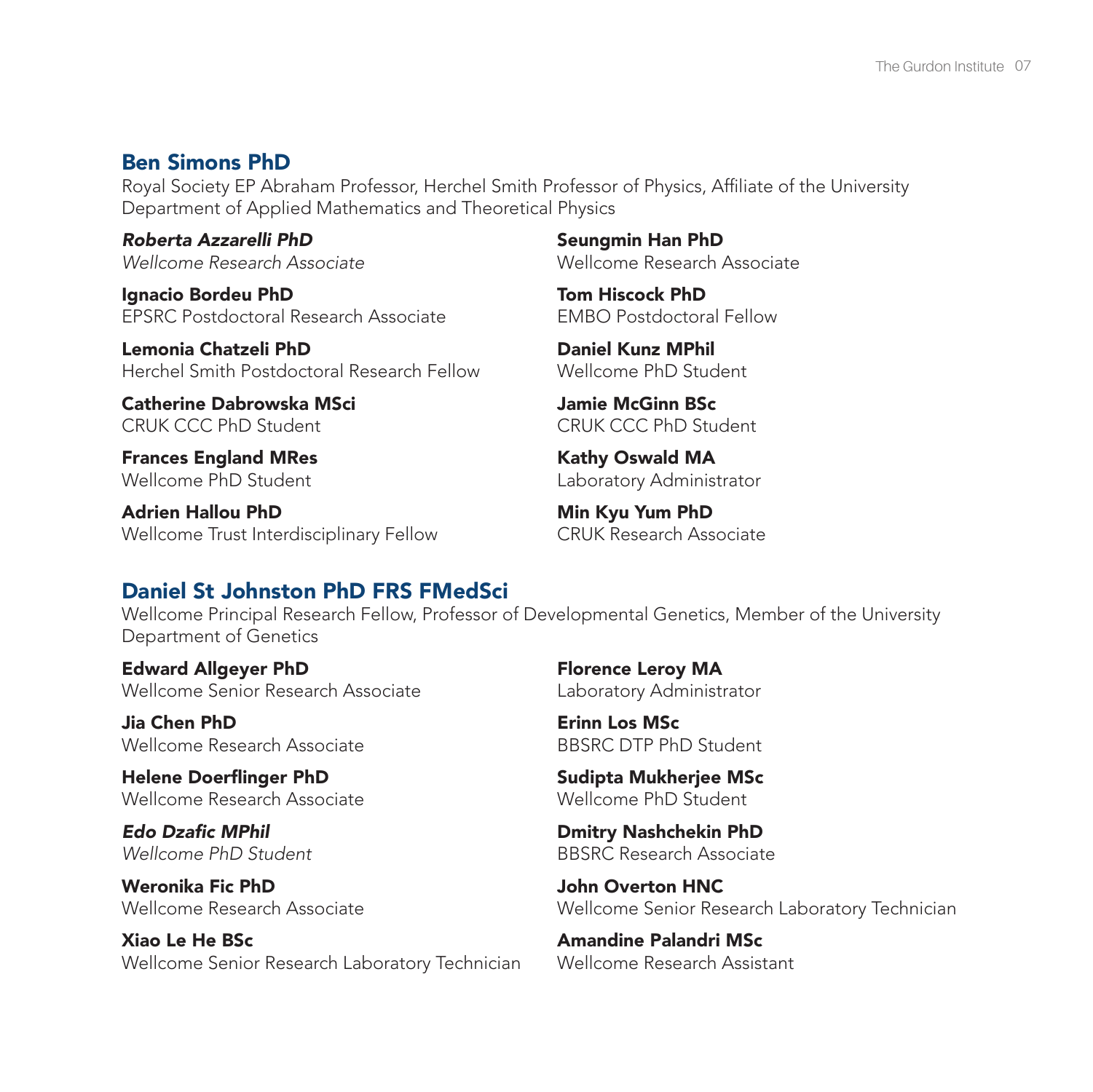Andrew Plygawko MSc Wellcome PhD Student

Jennifer Richens PhD Wellcome Research Associate

*Judy Sayers BA MPhil Student*

George Sirinakis PhD Wellcome Senior Research Associate

*Iolo Squires MSci BBSRC Research Assistant* 

Mihoko Tame PhD Marie Sklodowska-Curie Individual European Fellow

Joseph Thottachery MSc Wellcome Research Assistant

*Vivien Tsang MPhil Wellcome Research Assistant*

Helen Zenner PhD Wellcome Research Associate

#### Azim Surani PhD CBE FRS FMedSci

Director of Germline and Epigenomics Research, Wellcome Senior Investigator, Member of the University Department of Physiology, Development and Neuroscience

Joao Alves Lopes PhD *Marie Sklodowska-Curie Individual European Fellow*

*Oriol Caritg Cirera MD* Wellcome Research Student

Aracely Castillo Venzor MSc Wellcome PhD Student

*Sabine Dietmann PhD Wellcome Bioinformatician*

*Elena Drousioti MSc MRC Research Assistant*

Lynn Froggett Laboratory Administrator

Wolfram Gruhn PhD Wellcome Research Associate

Mei Gu PhD Wellcome Research Assistant

Nadia Gueorguieva BSc Wellcome Research Assistant

Naoko Irie PhD MRC Senior Research Associate

*Yong-Hee Kim PhD NRF Korea Postdoctoral Research Fellow*

Sunmin Lee PhD Wellcome Research Associate

Jitesh Neupane PhD Wellcome Research Associate

*Merrick Pierson Smela BSc Churchill Foundation Scholarship Master's Student*

*Anastasiya Sybirna MSc Wellcome PhD Student* 

Walfred Tang PhD Wellcome Research Associate

Freddy Wong PhD Wellcome Research Associate

*Qi Yin PhD Wellcome Research Associate*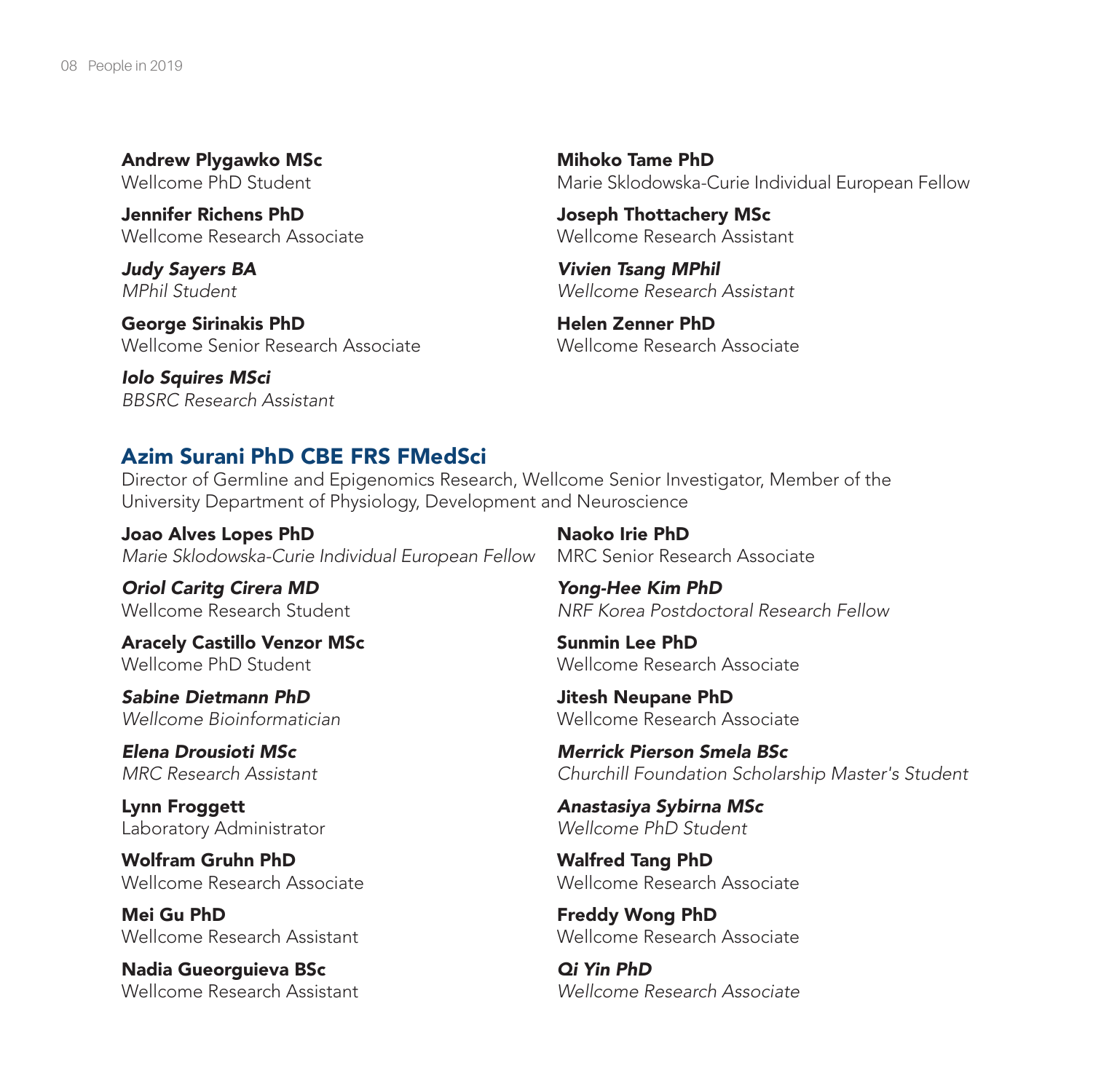# Group Leaders

# Jennifer Gallop PhD

Group Leader, Member of the University Department of Biochemistry

Ulrich Dobramysl PhD Herchel Smith Postdoctoral Research Fellow

Jonathan Gadsby PhD Isaac Newton Trust/Wellcome Research Associate

Pantelis Savvas Ioannou MSc AstraZeneca PhD Student

# *Meritxell Huch PhD*

*Wellcome Sir Henry Dale Fellow, Wellcome-Beit Prize Fellow, EMBO Young Investigator, Member of the University Department of Physiology, Development and Neuroscience*

Luigi Aloia PhD NC3Rs Research Associate

*German Belenguer Sanchez PhD MPI-CBG Research Associate*

*Robert Arnes Benito BSc Wellcome Research Assistant* 

*Lucia Cordero Espinoza MPhil Wellcome PhD Student* 

*Patricia Da Silva Inacio PhD Wellcome Research Associate* 

*Anna Dowbaj PhD MPI-CBG Research Associate* Nikitas Georgakopoulos BSc ECH2020 PhD Student

Wellcome Research Associate

Julia Mason BSc

Kathy Oswald MA Laboratory Administrator

Mewanthi Flaminia Kaluthantrige Don BSc BBSRC/GSK PhD Student

*Gianmarco Mastrogiovanni MSc ECH2020 Research Assistant*

Kathy Oswald MA Laboratory Administrator

Nicole Prior PhD ECH2020 Research Associate

#### Hansong Ma PhD

Wellcome Sir Henry Dale Fellow, Member of the University Department of Genetics

Chieh-Yin (Ason) Chiang PhD Wellcome Research Associate

Ying (Ivy) Di PhD Isaac Newton Trust/Wellcome Research Assistant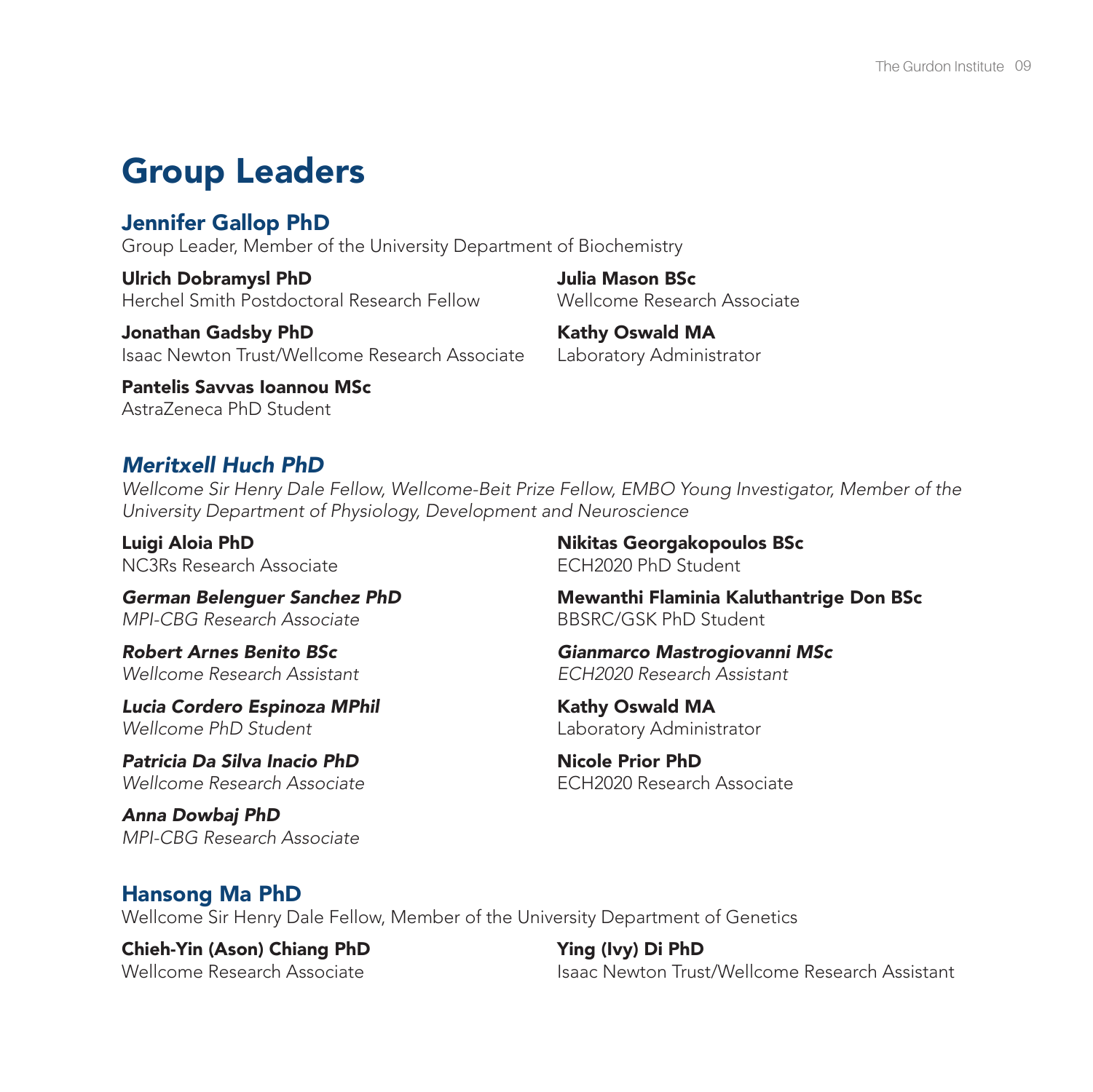Jan Jezek PhD ERC Research Associate

Anna Klucnika MPhil Wellcome PhD Student

Andy Yu Zhi Li BSc PhD Student

Eleanor McCartney BA BBSRC DTP PhD Student

Kathy Oswald MA Laboratory Administrator

#### Emma Rawlins PhD

MRC Senior Non-Clinical Fellow, Member of the University Department of Physiology, Development and Neuroscience

Ziai Dona BA Wellcome PhD Student

Tessa Hughes BSc BBSRC DTP PhD Student

Quitz Jeng PhD MRC Research Associate

Heleen Kool PhD Cystic Fibrosis Research Associate

Florence Leroy MA Laboratory Administrator

Kyungtae Lim PhD MRC Research Associate Shuyu Liu MSc PhD Student

Vishal Menon PhD AZ Research Associate

Vanesa Sokleva MPhil Wellcome PhD Student

Dawei Sun MPhil Wellcome PhD Student

Arianna Pezzuolo MSc

Chufan Xu BSc Visiting PhD Student from Shanghai Jiao Tong University, China

## Fengzhu Xiong PhD

Wellcome Sir Henry Dale Fellow, Wellcome-Beit Prize Fellow, Member of the University Department of Physiology, Development and Neuroscience

Daniele Kunz PhD Wellcome Research Associate

Laboratory Administrator

Lauren Moon BSc Wellcome PhD Student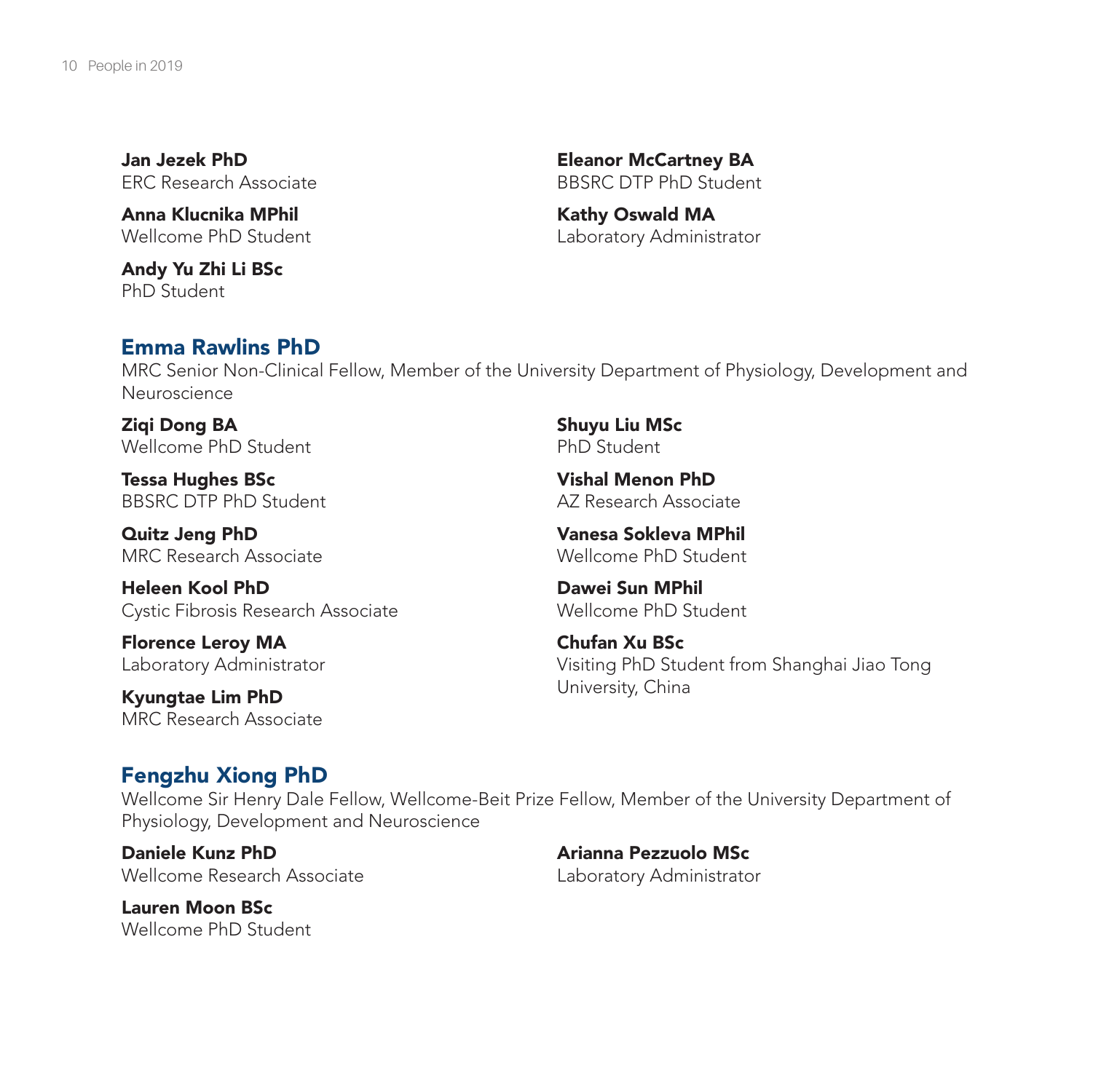### Philip Zegerman PhD

Wellcome Senior Research Fellow, EMBO Young Investigator, Member of the University Department of Biochemistry

*Esther Cabanas Morafraile PhD Wellcome Research Associate*

*Geylani Can PhD Wellcome Research Associate* 

*Vincent Gaggioli PhD Wellcome Research Associate* 

Andreas Hadjicharalambous MBiochem MRC PhD Student

Fiona Jenkinson BA AZ PhD Student

Mark Johnson PhD Wellcome Research Associate

Manuela Kieninger PhD Human Frontier Science Program Long-Term Fellow

Florence Leroy MA Laboratory Administrator

Miguel Santos MSc BBSRC PhD Student

Shannon Smyly BSc MPhil Student

Kang Wei Tan PhD Wellcome Research Associate

# Associate Group Leader

## Martin Hemberg PhD

Career Development Fellow Group Leader at the Wellcome Sanger Institute

Jacob Hepkema MSc Research Assistant

Nicholas Keone Lee BA PhD Student

Jimmy (Tsz Hang) Lee PhD Postdoctoral Fellow

# Support staff

Administration *Helen Lonergan BSc PGDip Business and Operations Manager*

*Suzanne Campbell BSc HR/Grants Manager*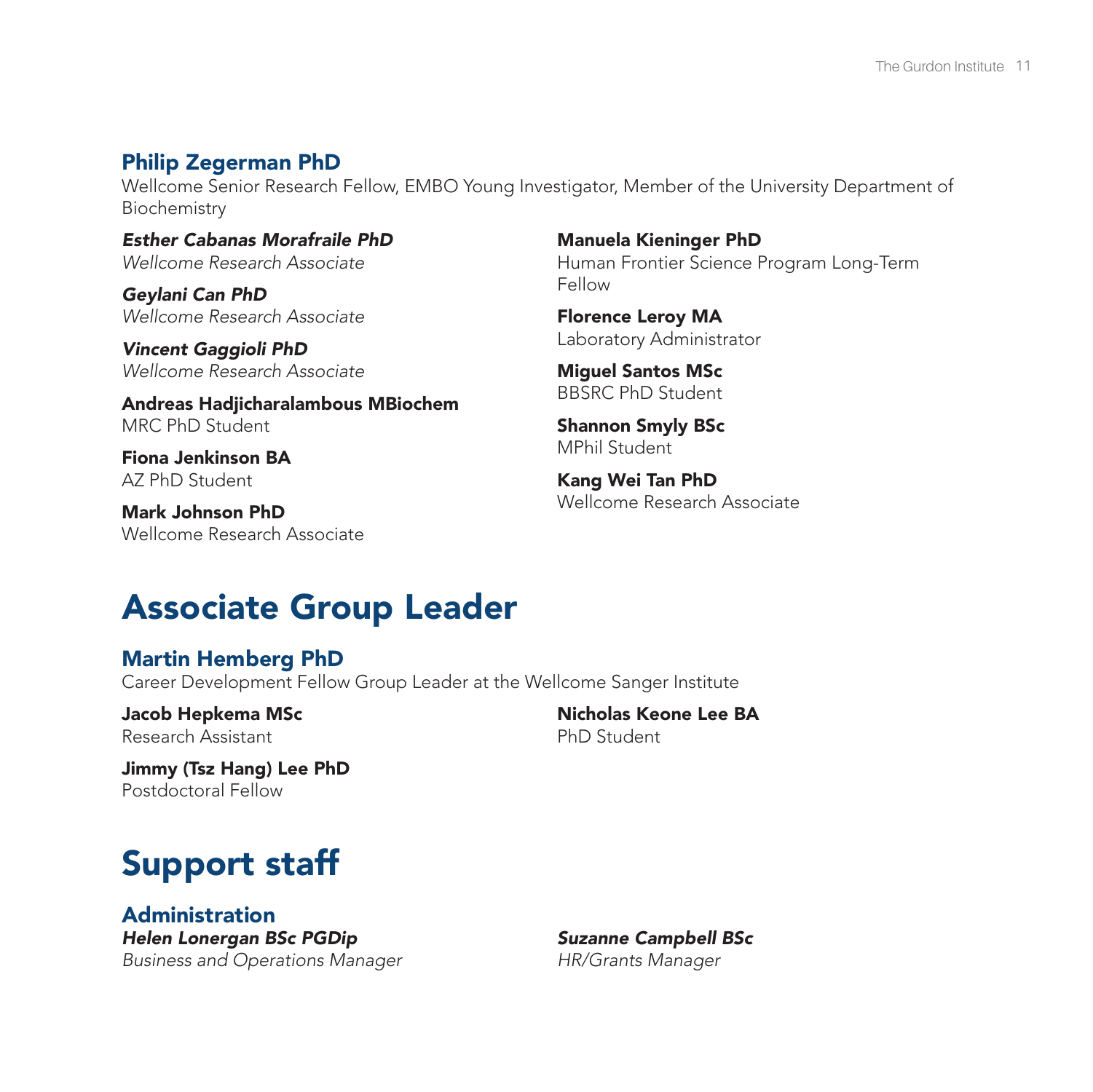Jane Course Finance Manager

Jayne Fisher Finance/Accounts Assistant

Diane Foster Deputy Business and Operations Manager & Principal Technician

Emma Gant BA PGCert Research Grants/HR Coordinator

*Cezary Kucewicz PhD Accounts/Clerical Assistant*

Lynda Lockey Office Manager

*Jessica Meyer BSc Shared Facilities Manager*

#### Communications/ Public engagement

*Naomi Clements-Brod BA Public Engagement Administrator*

Helene Doerflinger PhD Public Engagement Manager

#### Computing/ IT

Alastair Downie Computer Systems Manager

Nigel Smith Computer Associate

#### Imaging

Alexander Sossick BSc Head of Microscopy and Scientific Facilities Co-ordinator, Laser Safety Officer

Sylviane Moss PhD Safety and Compliance Manager

Dermot Nolan Receptionist

*Isabel Phelan Receptionist*

Daniel Sargent HR Administrator

Victoria Stubbs PhD Shared Facilities Manager

Katherine Wallington PhD Interim Administration and Operations Manager

Claire O'Brien PhD Information and Communications Officer

Peter Williamson BSc Computer Associate

Richard Butler PhD Research Associate (Imaging)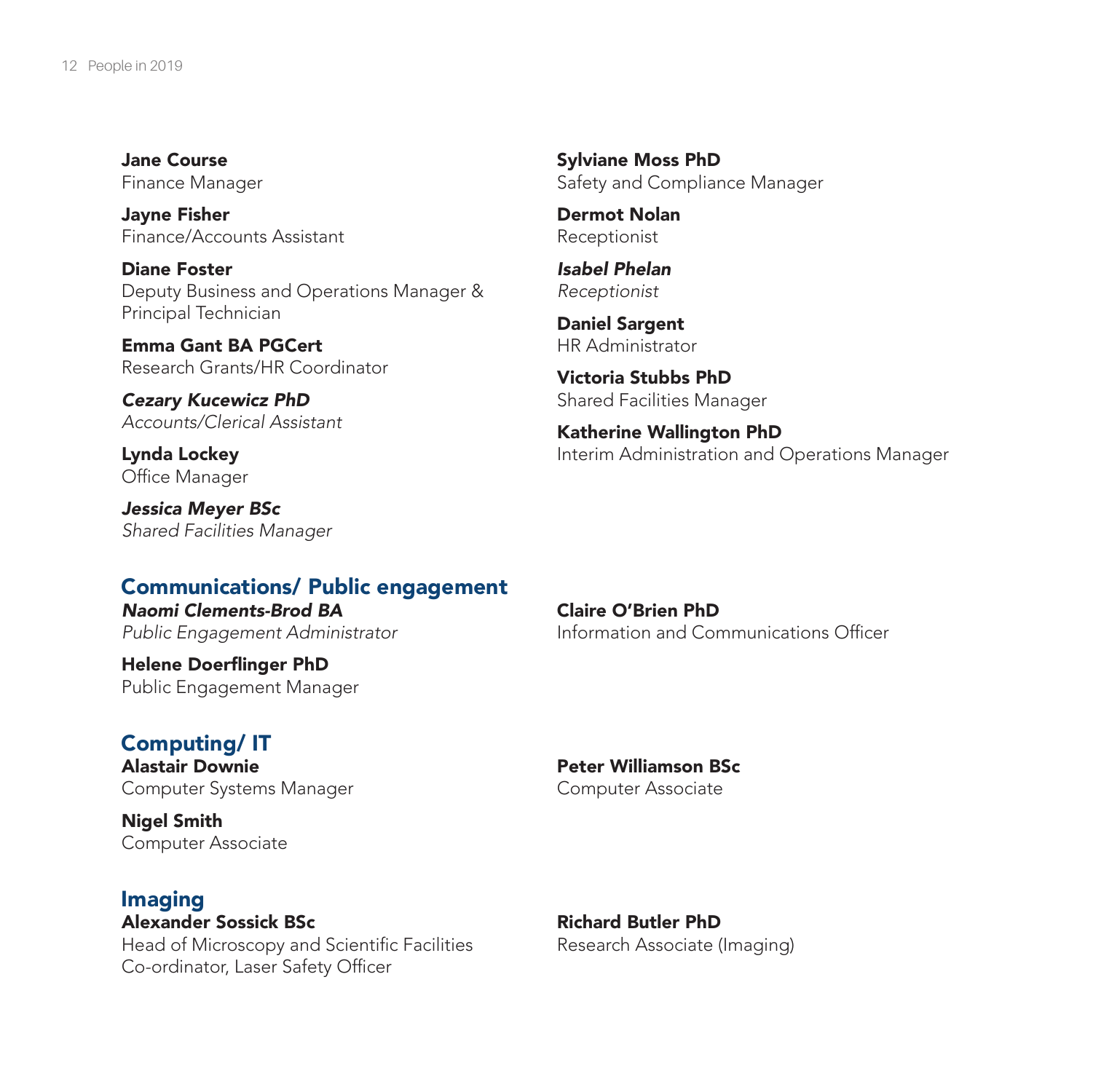Nicola Lawrence PhD Microscopy Associate/ Deputy Head of Imaging, Laser Safety Officer

**Bioinformatics** Charles Bradshaw PhD Bioinformatician

Sequencing Kevin (Kay) Harnish MSc Wellcome Research Assistant (Sequencing Facility)

# Media/ Glasswashing

Juanita Baker-Hay Media/ Glasswashing Manager

*Luciano Trevisan Moraes MSc Deputy Media Preparation Supervisor*

Lisa Baker

Laura Carlton

## Accounts/ Purchasing/ Stores

Ian Fleming Stores/ Purchasing Manager

Simon Aldis Purchasing/ Accounts Assistant

David Cooper Stores Technician

# Combined building & services group

Alan Rix Building Services Manager

Clive Bennett Custodian

Vincent Dams Sandra Human Miguel Leon Salvador Tracy Mitchell Nathy Villalobos Martinez MA

Andrew Vincent Senior Stores Technician

*Michael Woodroofe Accounts Clerk*

Katherine Bennett Custodian

John Lyons Senior Building Services Technician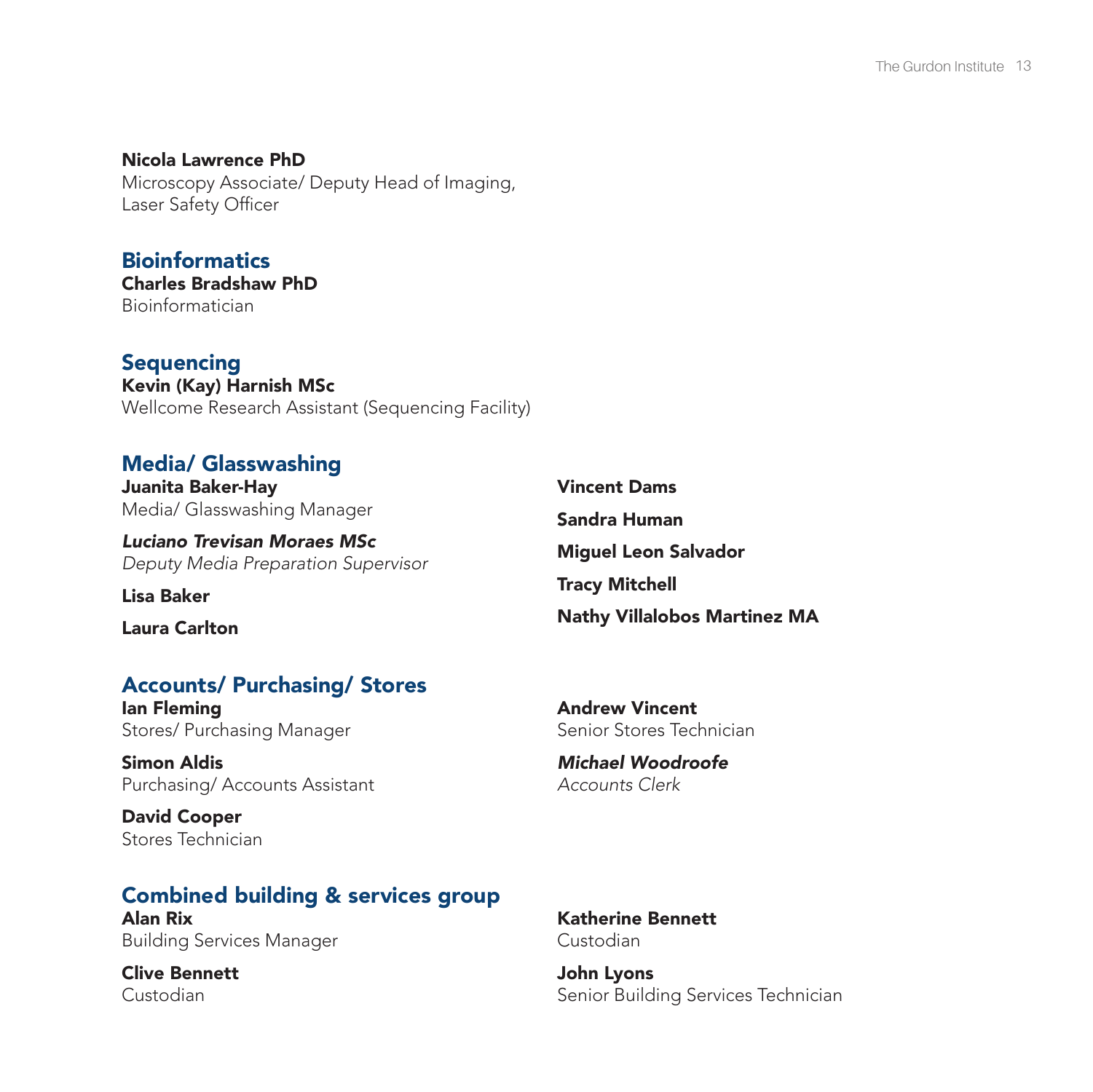Joel Shubrooks Custodian

Super-resolution microscopy Edward Allgeyer PhD Wellcome Senior Research Associate

Technical support Polly Attlesey RAnTech MIAT Facilities Manager

Paul Turrell Custodian

George Sirinakis PhD Wellcome Senior Research Associate

Therese Jones-Green BSc Manager of Aquatic Services

Zest catering Amanda Harris Melissa Plowden Roberts

# Milner Therapeutics Institute

#### Tony Kouzarides PhD FRS FMedSci

Director

Chloe Caley BA Finance, HR and Administration Co-ordinator

Kathryn Chapman PhD Executive Manager, CRUK Principal Research Associate

Namshik Han PhD LifeArc Senior Research Associate

Rebecca Harris PhD CRUK Drug Discovery Programme Manager Woo Hwang PhD LifeArc Research Associate

Nikki Mann BA Communications and Events Manager

Gian-marco Melfi MSc Milner Therapeutics Institute Facility Co-ordinator

Alison Schuldt PhD GSK/AZ Global Alliance Manager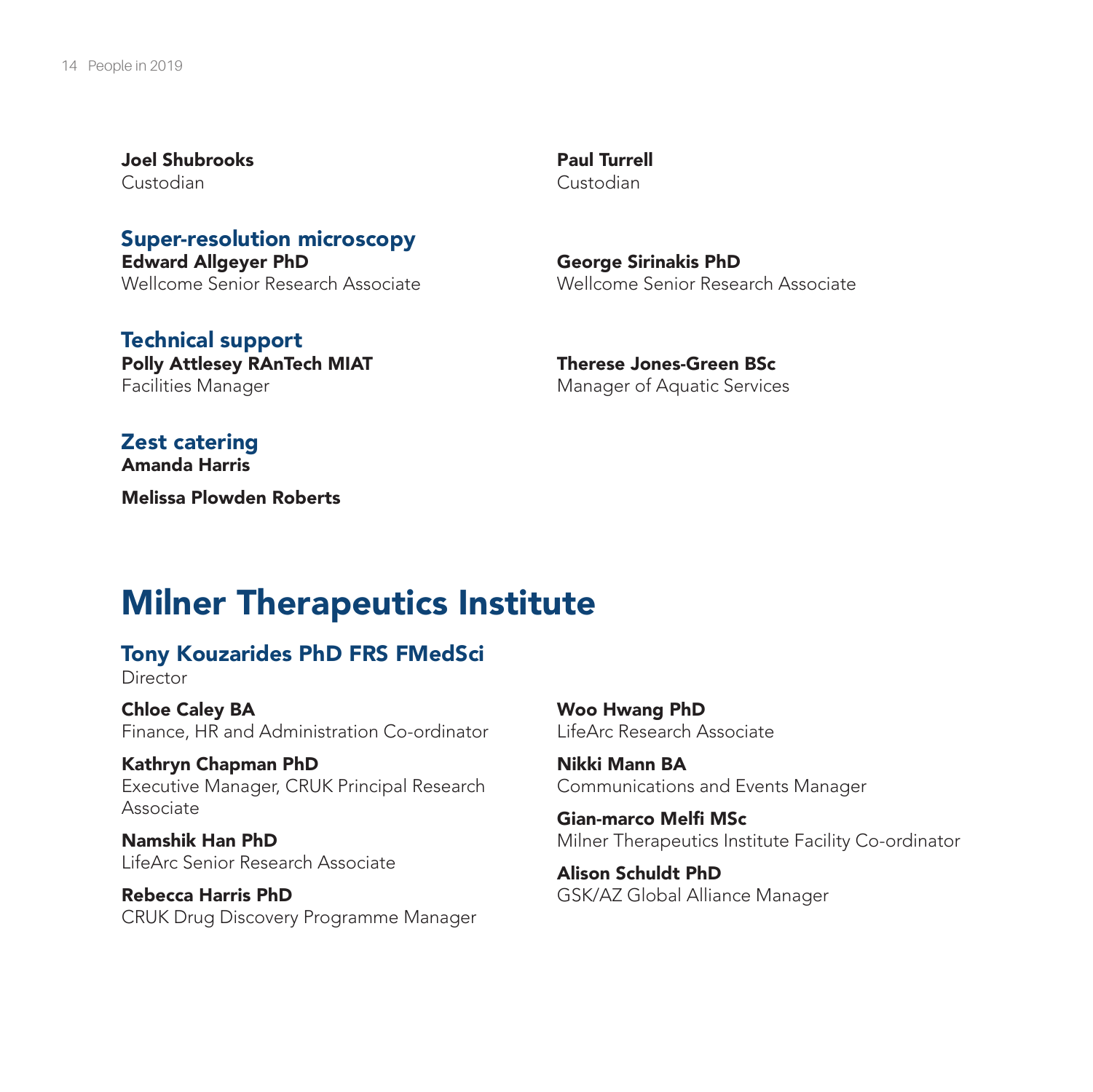# International Scientific Advisory Board 2019

Professor Sir Adrian Bird (Chair) Wellcome Trust Centre for Cell Biology, University of Edinburgh

Professor Christine Mummery Leiden University Medical Center

Professor Peter Rigby Professor Emeritus of Developmental Biology

Dr Sally Temple Neural Stem Cell Institute, New York Professor Ken Zaret

Perelman School of Medicine, University of Pennsylvania

Dr Melanie Lee CBE CEO of LifeArc

Professor Charles Swanton The Francis Crick Institute, London

Dr Pierre Léopold Institut Curie, Paris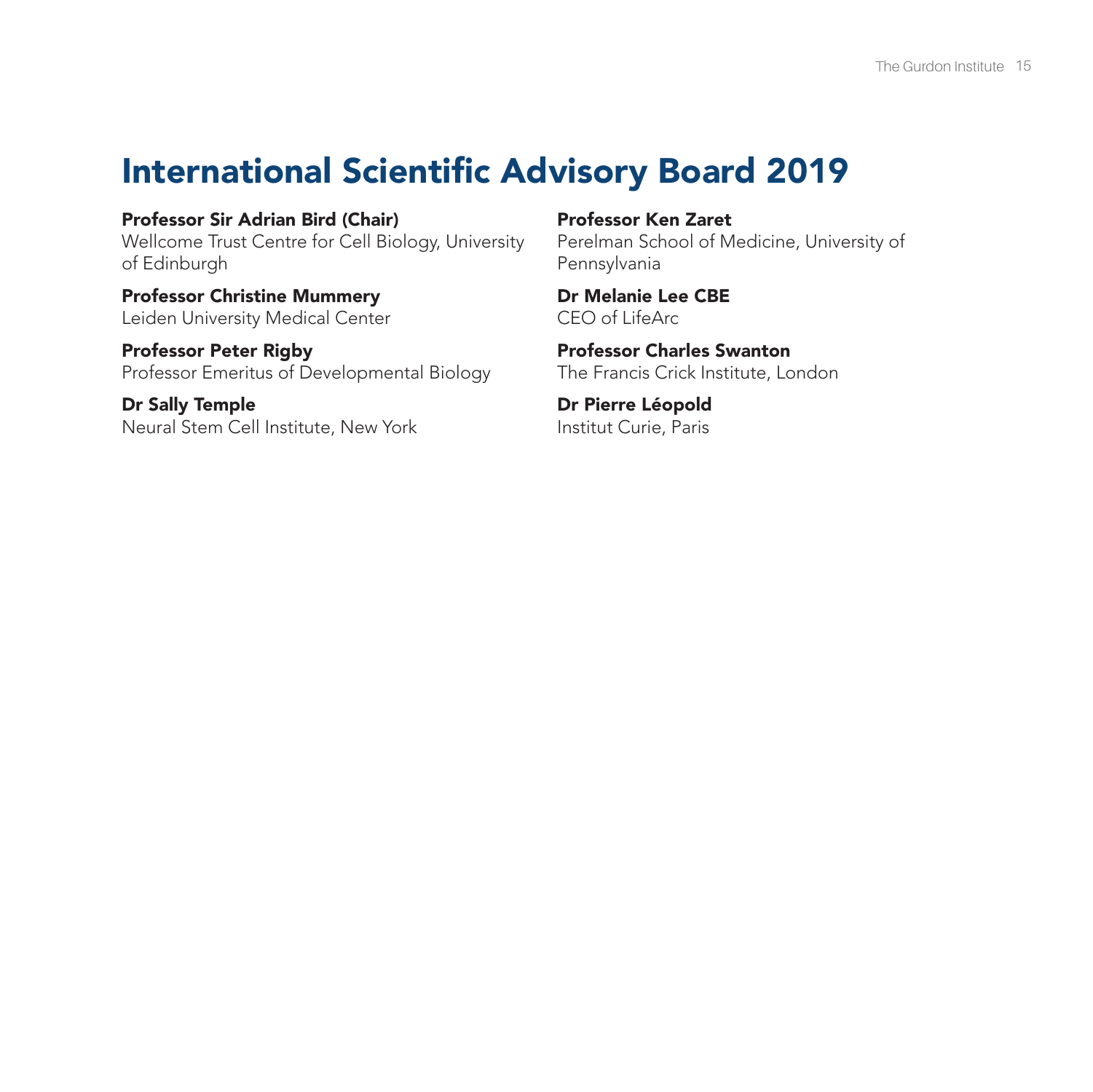# People in 2020

*Italics denotes those leaving during the year*

# Senior Group Leaders

## Julie Ahringer PhD FMedSci

Director, Wellcome Investigator, Professor of Genetics and Genomics, Member of the University Department of Genetics

Alex Appert PhD Wellcome Research Associate

Francesco Carelli PhD Wellcome Research Fellow

*Chiara Cerrato MSc Wellcome Research Assistant*

*Marie de la Burgarde BSc Master's Student*

Yan Dong MSc MRC Research Associate

Martin Fabry PhD Wellcome Research Associate

Andrea Frapporti PhD MRC Research Associate

Rhys McDonough MSc BBSRC DTP PhD Student

Marc Naven PhD Wellcome Bioinformatician

Arianna Pezzuolo MSc Laboratory Administrator/Personal Assistant

Roopali Pradhan PhD MRC Research Associate

*Jacques Serizay MSc Wellcome PhD Student*

*Przemyslaw Stempor PhD MRC Research Associate*

Anna Townley MBiochem BBSRC DTP PhD Student

Ser van der Burght PhD Wellcome Research Associate

Connie Xiao BSc Wellcome Research Assistant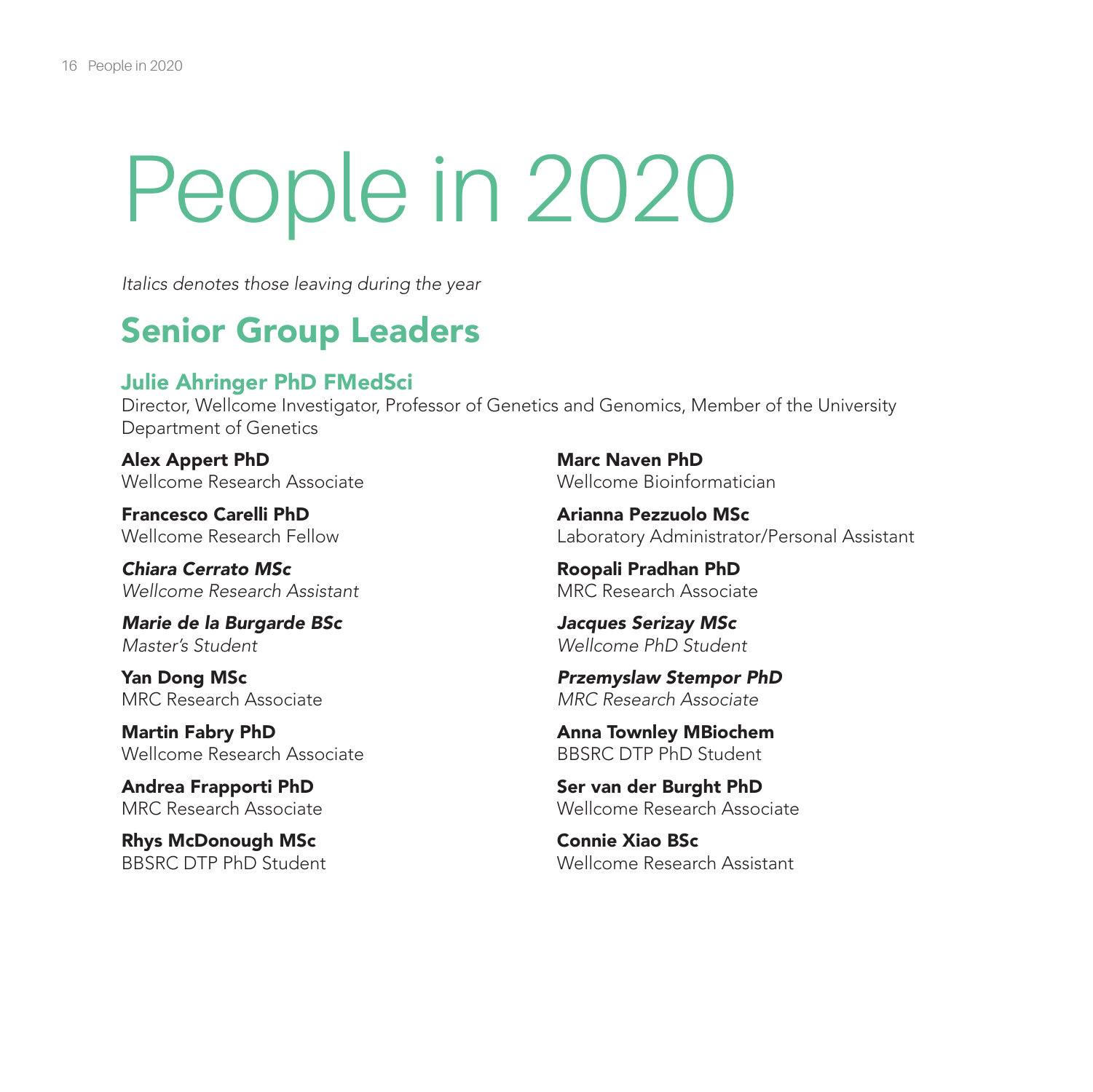# Andrea Brand PhD FRS FMedSci

Head of Institute's Wellcome Laboratories, Wellcome Senior Investigator, Herchel Smith Professor of Molecular Biology, Royal Society Darwin Trust Research Professor, Member of the University Department of Physiology, Development and Neuroscience

Neha Agrawal PhD Royal Society Research Associate

Diana Arman MSc Herchel Smith PhD Student

*Benjamin Badger NIH OxCam PhD Student*

Maire Brace BSc MB/PhD Student

Catherine Davidson BSc Wellcome Research Associate

Bernardo Delarue Bizzini MPhil PhD Student

Cian Doherty Developmental Biology MPhil Student

Alex Donovan PhD Wellcome Research Associate

Amy Foreman PhD Wellcome Research Associate

Thomas Genais PhD Wellcome Research Associate

*Anna Hakes PhD Wellcome Research Associate*

Leia Judge BSc Royal Society PhD Student

Oriol Llora Batlle PhD Wellcome Research Associate

Anna Malkowska MPhil Wellcome PhD Student

*Justyna Piotrowska Erasmus BSc Student*

Tara Srinivas MPhil Cambridge Trust Scholar

Jocelyn Tang MPhil Wellcome PhD Student

Christine Turner Laboratory Administrator

*Jelle van den Ameele MD PhD Wellcome Research Associate*

Marloes Van Wezel Erasmus MRes Student

Rebecca Yakob PhD Wellcome Research Assistant

Nemira Zilinskaite BSc Gates Cambridge Scholar PhD Student

# John Gurdon Kt DPhil DSc FRS

Distinguished Group Leader, Nobel Laureate in Physiology or Medicine 2012, Member of the University Department of Zoology

*Can Aztekin MPhil Wellcome PhD Student* Hector Barbosa Triana MSc PhD Student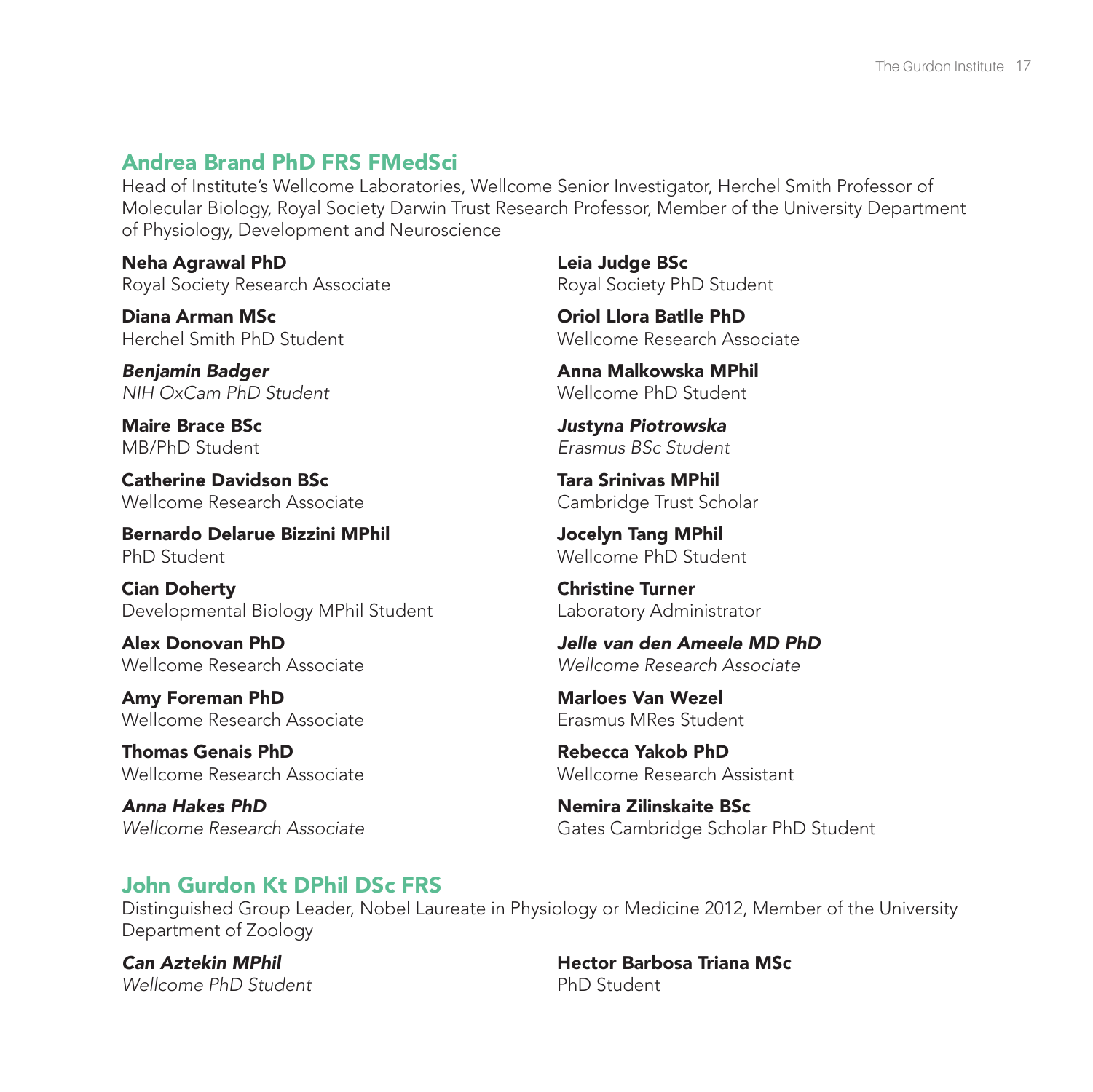Dilly Bradford Laboratory Administrator

Nigel Garrett HNC Wellcome Research Assistant

Khayam Javed MPhil PEEF PhD Student

*Jerome Jullien PhD Wellcome Senior Research Associate*

*Christopher Penfold PhD MRC Research Associate*

Ming-Hsuan Wen PhD Wellcome Research Associate

#### Steve Jackson PhD FRS FMedSci

Head of Institute's Cancer Research UK Laboratories, Frederick James Quick Professor of Biology, Member of the University Department of Biochemistry

*Linda Baskcomb MSc CRUK Chief Research Laboratory Technician* 

Rimma Belotserkovskaya PhD CRUK Research Associate

Ramsay Bowden MA MPhil MB BChir Wellcome PhD Student

Christopher Carnie PhD Wellcome Research Associate

Julia Coates MA CRUK Research Assistant

Giuseppina D'Alessandro PhD AIRC iCARE-2 Fellow

Mukerrem Demir BSc CRUK Research Assistant

Samah Awwad Diab PhD Israeli Women Postdoctoral Fellowship/ Wellcome Research Associate

Kate Dry PhD CRUK/ Wellcome /ERC Senior Research Associate

Yaron Galanty PhD CRUK/ Wellcome /ERC Senior Research Associate

Maryam Ghaderi Najafabadi MSc Wellcome Research Assistant

Nadia Gueorguieva BSc CRUK Research Assistant

Vipul Gupta PhD Wellcome Research Associate

Soren Hough BS Wellcome Research Assistant

Rebecca Lloyd BA BBSRC/AZ Research Student

Donna Lowe BSc PHE & self-funded PhD Student (part-time)

David Morales BSc CONACYT-Cambridge Scholarship PhD Student

Francisco Munoz Martinez PhD Wellcome/AZ Research Associate

Domenic Pilger MSc CRUK PhD Student

Fabio Puddu PhD CRUK Research Associate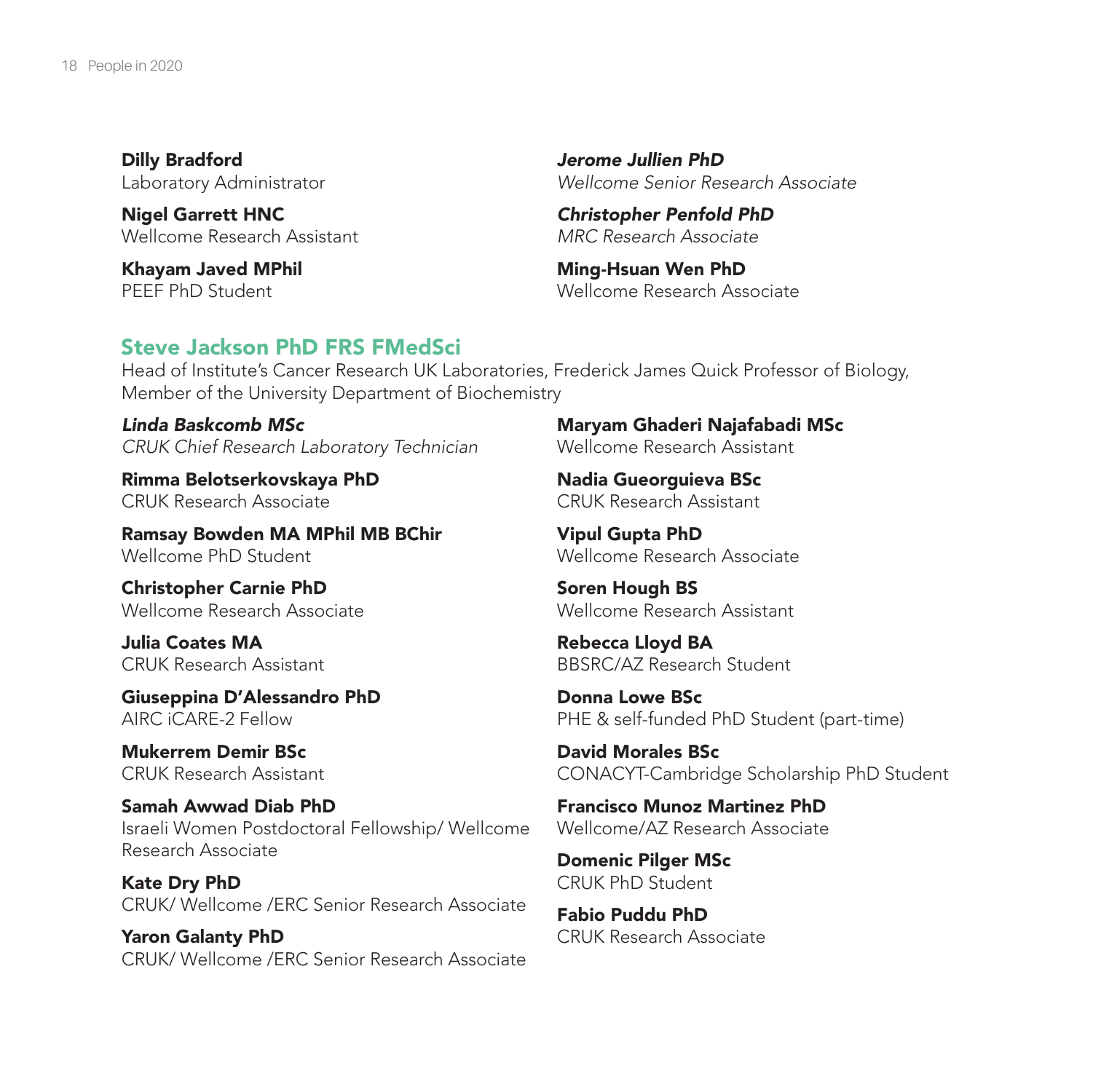Helen Reed Laboratory Administrator

*Israel Salguero Corbacho PhD CRUK Research Associate*

Matylda Sczaniecka-Clift PhD CRUK Research Associate

Almudena Serrano Benitez PhD Wellcome Research Associate

John Thomas PhD ERC/Wellcome Research Associate

Andrea Voigt MSc ERC Research Assistant

Michael Woods MSc Wellcome Bioresearch Manager

Guido Zagnoli Vieira PhD CRUK Research Associate

# Tony Kouzarides PhD FRS FMedSci

Professor of Cancer Biology, Cancer Research UK Gibb Fellow, Director of the Milner Therapeutics Institute, Member of the University Department of Pathology

Minaam Abbas BA PhD Student

Andrej Alendar MSc CRUK Research Assistant

Carlos Almeida Guedes De Melo PhD Bloodwise Research Associate

Andrew Bannister PhD CRUK Senior Research Associate

Francisco Campos Laborie PhD CRUK Research Associate

Alistair Cook GIBiol CRUK Chief Research Laboratory Technician

Paulo de Paiva Rosa Amaral PhD Research Associate

Marie Klimontova BSc CRUK PhD Student

Sri Lestari MSc CRUK Senior Research Laboratory Technician

Nikki Mann BA Laboratory Administrator

*Valentina Migliori PhD KKL Research Associate*

Helena Santos Rosa PhD CRUK Senior Research Associate

Konstantinos Tzelepis PhD Sir Henry Wellcome Postdoctoral Fellow

Daniel Wing MBiolSci PhD Student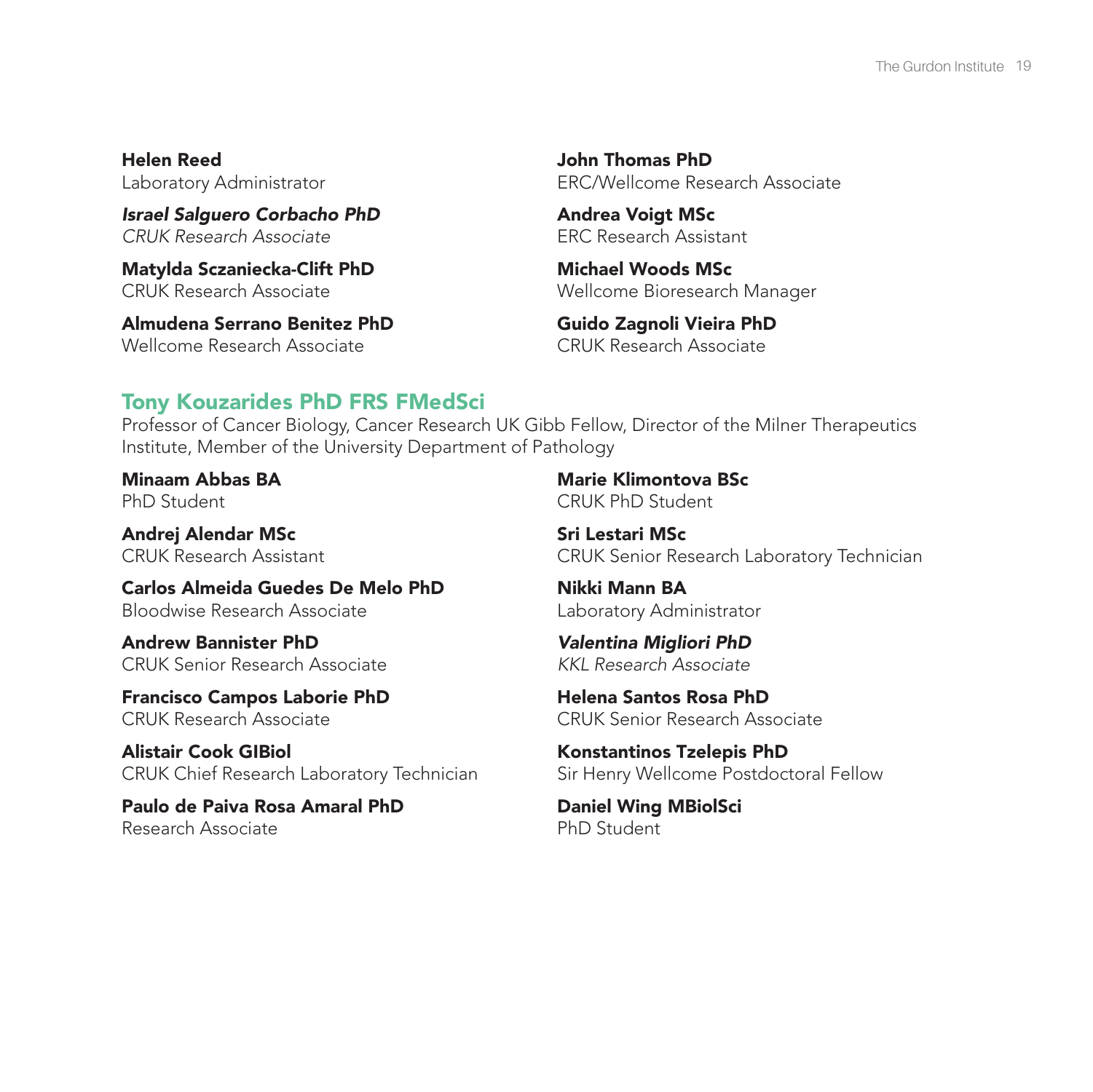#### Eric Miska PhD

Deputy Director, Wellcome Senior Investigator, Cancer Research UK Senior Research Fellow, Herchel Smith Professor of Molecular Genetics, Member of the University Department of Genetics, Associate Faculty Member of the Wellcome Sanger Institute

*Dhiru Bansal PhD CRUK Research Associate*

*Ahmet Berkyurek PhD Marie Sklodowska-Curie Individual European Fellow*

*Fabian Braukmann PhD Wellcome Research Associate*

Nicholas Burton PhD Next Generation Research Fellow

*Isabela Cunha Navarro MSc Science without Borders PhD Student*

Alexandra Dallaire PhD NSERC Research Fellow

Miguel Dias De Vasconcelos Almeida PhD Wellcome Research Associate

Benjamin Fisher MA MB BChir Wellcome Clinical PhD Student

Giulia Furlan PhD EMBO Research Fellow

David Jordan PhD CRUK Research Associate

Tsveta Kamenova CRUK PhD Student

Joanna Kosalka MPhil Wellcome PhD Student

Lisa Lampersberger BSc Boehringer Ingelheim PhD Student

Miranda Landgraf MA Laboratory Administrator

Xiaodan Liu PhD CRUK Research Associate

Bethan Manley PhD Wellcome Research Associate

Wayo Matsushima MD St John's College Benefactor's PhD Student

Ragini Medhi MPhil STORM Therapeutics PhD Student

Narendra Meena Ministry of Tribal Affairs, Government of India PhD Student

*Guillermo Parada Gonzalez BSc Wellcome PhD Student*

Jonathan Price PhD CRUK Research Associate

Audrey Putman BSc Cambridge Trust PhD Student

Fu Quah MPhil Wellcome & Cambridge Trust PhD Student

Navin Ramakrishna MPhil Wellcome PhD Student

Cristian Riccio MSc Wellcome PhD Student

Marc Ridyard PhD CRUK Laboratory Manager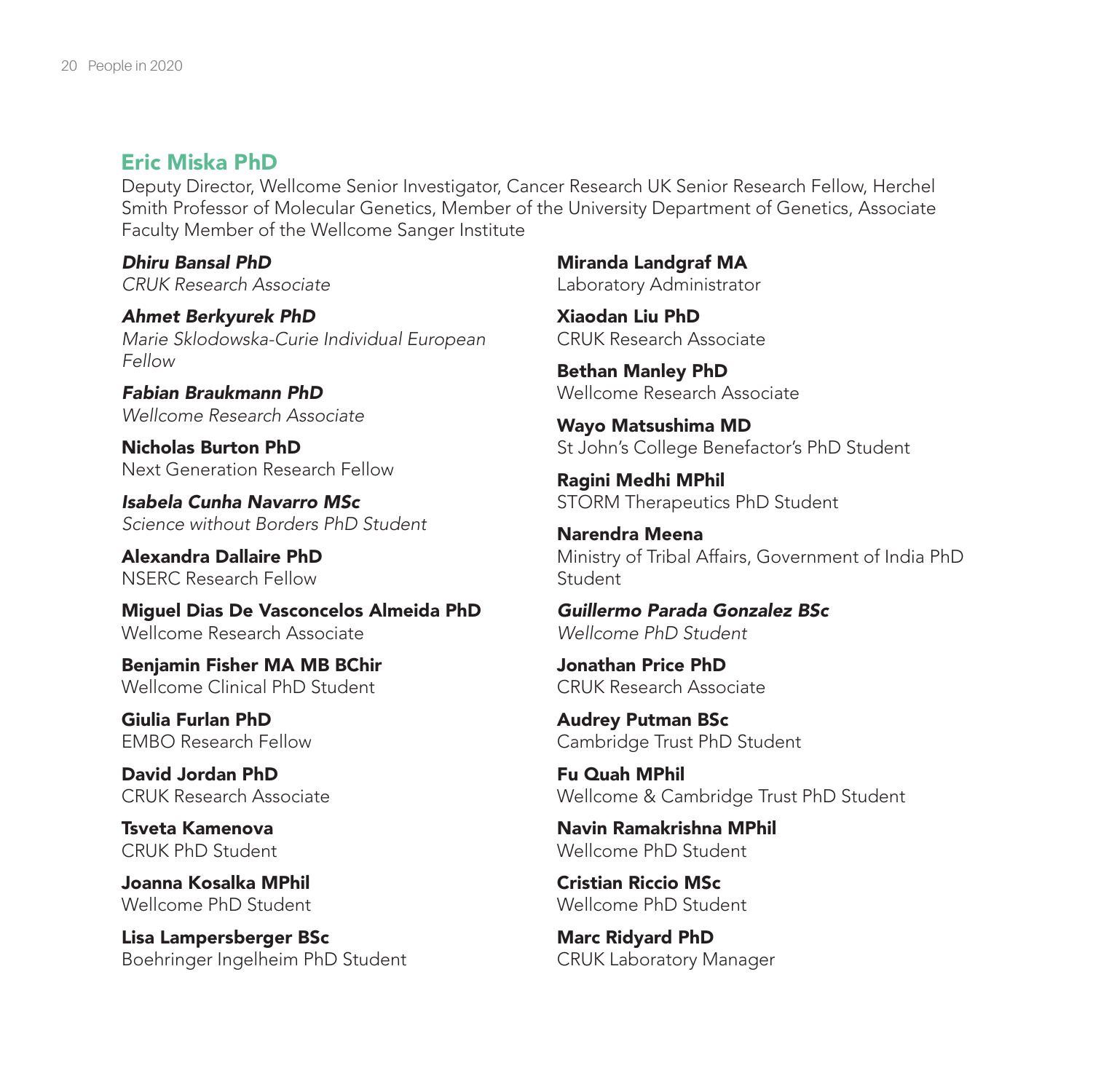# Gregoire Vernaz MSc

Wellcome PhD Student

Archana Yerra PhD CRUK Project Manager

Chengwei (Ulrika) Yuan MPhil Cambridge Trust and Chinese Scholar Council PhD Student

## Emma Rawlins PhD

MRC Senior Non-Clinical Fellow, Member of the University Department of Physiology, Development and Neuroscience

Lucia Cabriales Torrijos PhD Wellcome Research Assistant

*Brittany Croft PhD Wellcome Research Associate* 

Ziqi Dong BA Wellcome PhD Student

Peng He PhD Visiting Bioinformatician from Wellcome Sanger Institute

Tessa Hughes BSc BBSRC DTP PhD Student

Quitz Jeng PhD MRC Research Associate

*Heleen Kool PhD MRC Research Associate* Florence Leroy MA Laboratory Administrator

Kyungtae Lim PhD MRC Research Associate

Shuyu Liu MSc PhD Student

Omer Ziv PhD

Wellcome Research Associate

Vishal Menon PhD AZ Research Associate

Vanesa Sokleva MPhil Wellcome PhD Student

Dawei Sun MPhil MRC PhD Student

## Ben Simons PhD

Royal Society EP Abraham Professor, Herchel Smith Professor of Physics, Affiliate of the University Department of Applied Mathematics and Theoretical Physics

Ignacio Bordeu PhD EPSRC Postdoctoral Research Associate

Lemonia Chatzeli PhD Herchel Smith Postdoctoral Research Fellow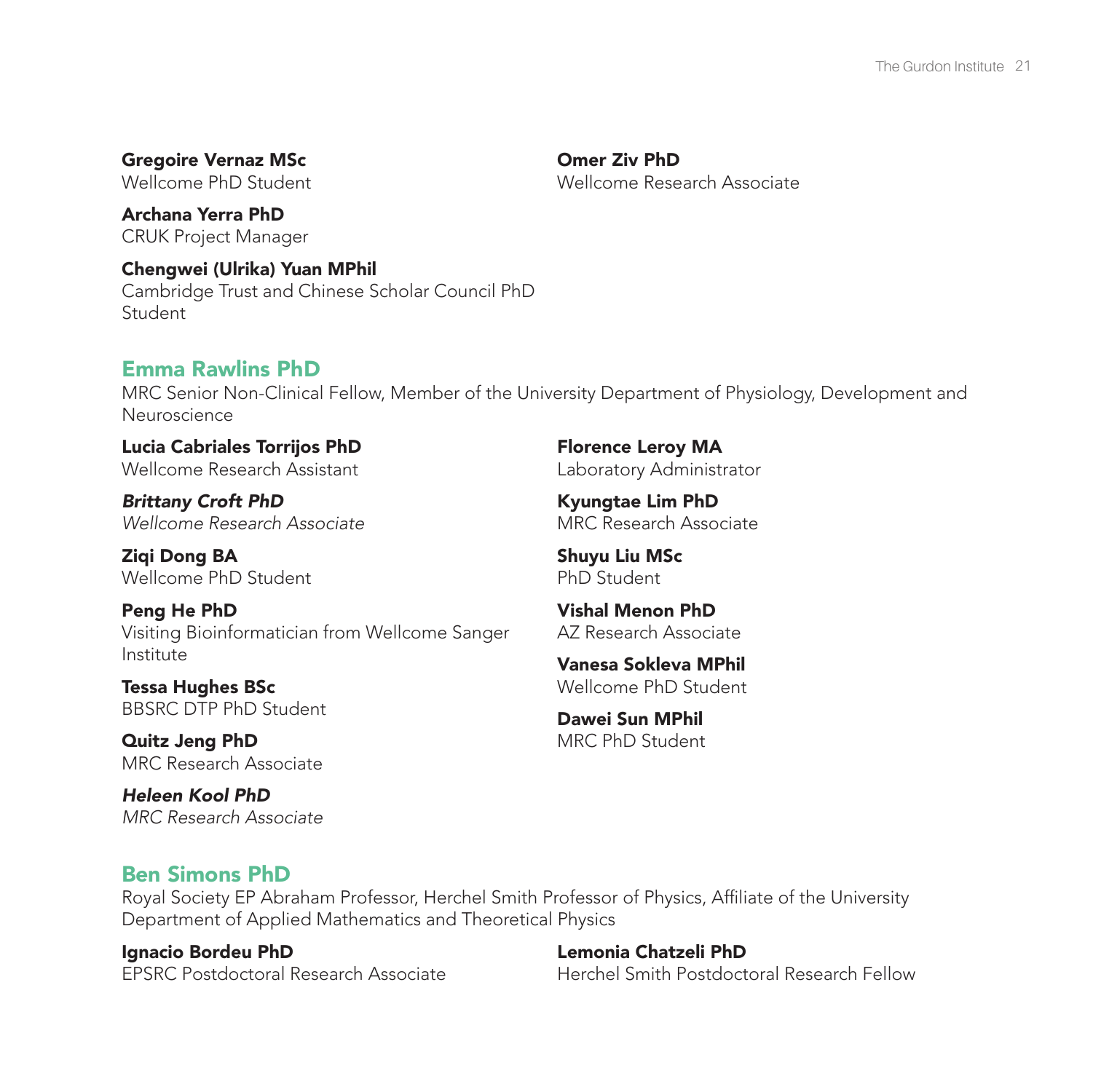Catherine Dabrowska MSci CRUK CCC PhD Student

Frances England MRes Wellcome PhD Student

Adrien Hallou PhD Herchel Smith Postdoctoral Research Fellow

Seungmin Han PhD Wellcome Research Associate

*Tom Hiscock PhD EMBO Postdoctoral Fellow*

Daniel Kunz MPhil Wellcome PhD Student

Jamie McGinn BSc CRUK CCC PhD Student

Kathy Oswald MA Laboratory Administrator

Yanbo Yin MSci MRC PhD Student

Min Kyu Yum PhD Wellcome Research Associate

## Daniel St Johnston PhD FRS FMedSci

Wellcome Principal Research Fellow, Professor of Developmental Genetics, Member of the University Department of Genetics

Edward Allgeyer PhD Wellcome Senior Research Associate

Jia Chen PhD Wellcome Research Associate

Jinmei Cheng PhD Wellcome Research Associate

Helene Doerflinger PhD Wellcome Research Associate

Weronika Fic PhD Wellcome Research Associate

Xiao Li He BSc Wellcome Senior Research Laboratory Technician

Florence Leroy MA Laboratory Administrator

*Erinn Los MSc BBSRC DTP PhD Student* *Sudipta Mukherjee MSc Wellcome PhD Student*

Dmitry Nashchekin PhD Wellcome Research Associate

John Overton HNC Wellcome Senior Research Laboratory Technician

Amandine Palandri MSc Wellcome Research Assistant

*Andrew Plygawko MSc Wellcome PhD Student*

Jennifer Richens PhD Wellcome Research Associate

George Sirinakis PhD Wellcome Senior Research Associate

Mihoko Tame PhD Marie Sklodowska-Curie Individual European Fellow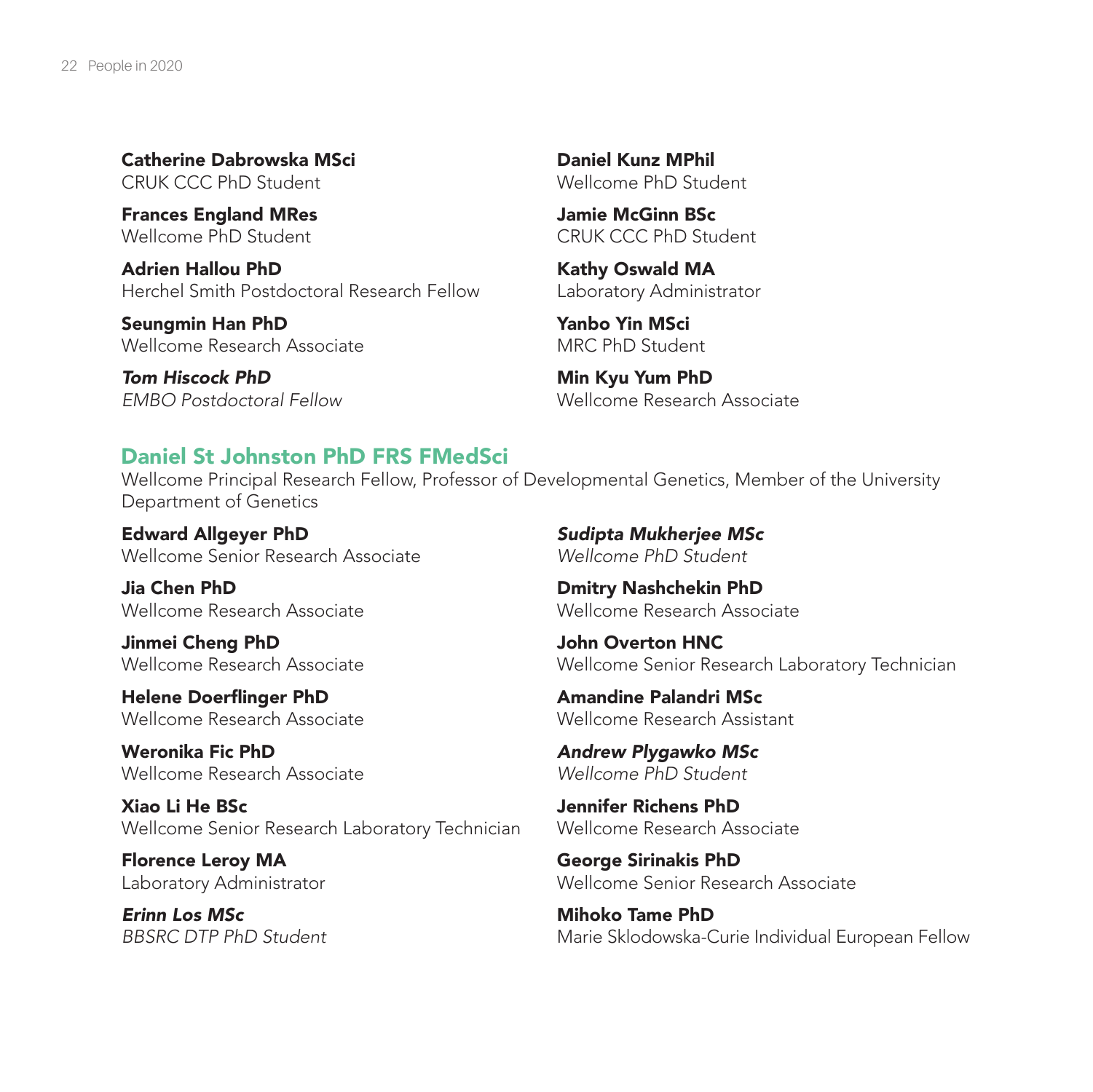#### Joseph Thottachery MSc Wellcome Research Assistant

Xixi Zhu MPhil PhD Student

Helen Zenner PhD Wellcome Research Associate

# Azim Surani PhD CBE FRS FMedSci

Director of Germline and Epigenomics Research, Wellcome Senior Investigator, Member of the University Department of Physiology, Development and Neuroscience Department

Joao Alves Lopes PhD Marie Sklodowska-Curie Individual European Fellow

Aracely Castillo Venzor MSc Wellcome PhD Student

Lynn Froggett Laboratory Administrator

Wolfram Gruhn PhD Wellcome Research Associate

Mei Gu PhD Wellcome Research Assistant

Naoko Irie PhD Wellcome Senior Research Associate

#### Sunmin Lee PhD Wellcome Research Associate

Jitesh Neupane PhD Wellcome Research Associate

So Shimamoto PhD Wellcome Research Associate

Walfred Tang PhD Newton Trust/Wellcome Research Associate

Freddy Wong PhD Wellcome Research Associate

# Group Leaders

David Fernandez-Antoran PhD CRUK Senior Research Associate

Ines Dos Santos Rodrigues Ferreira MSc CRUK Research Assistant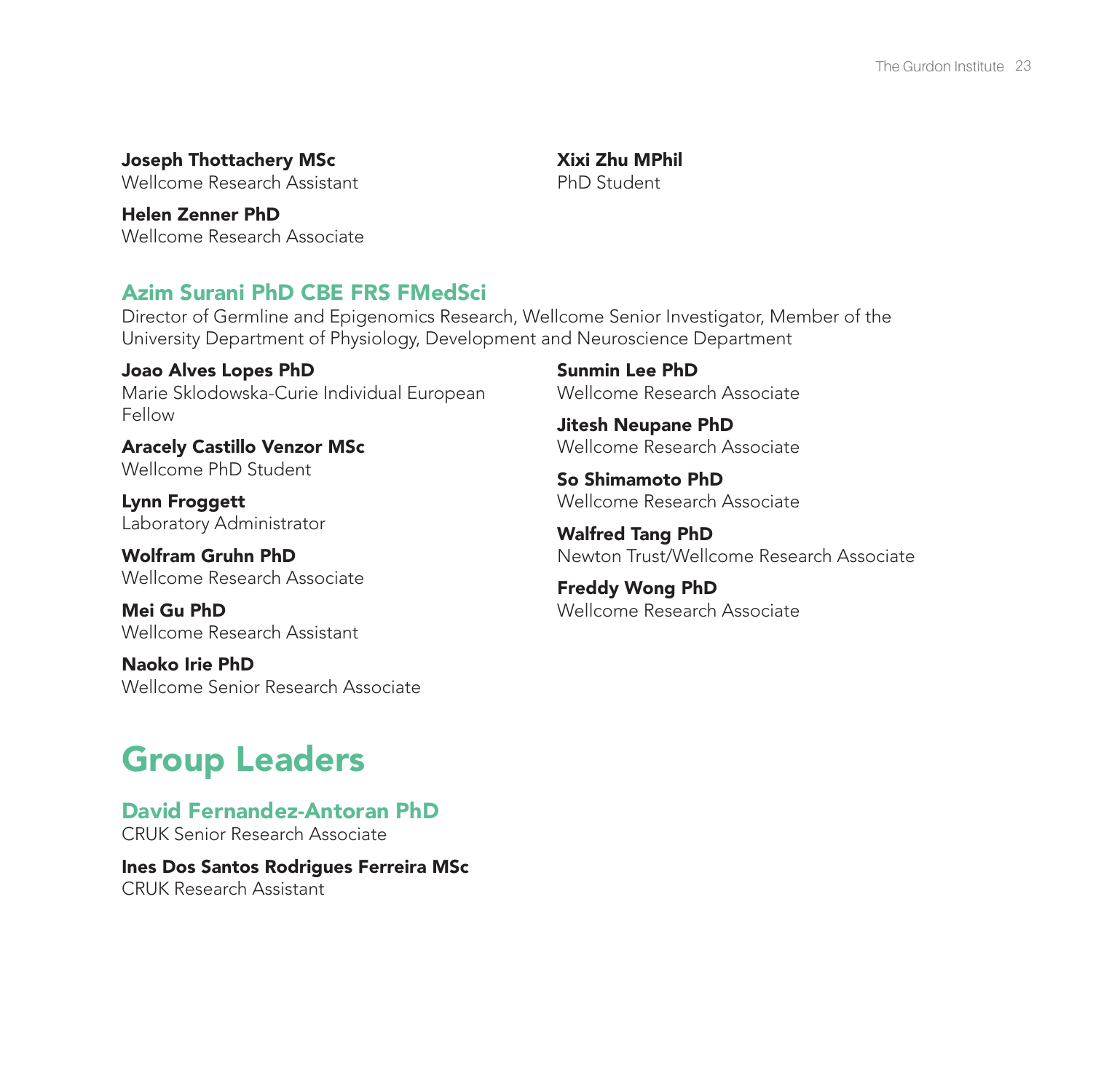### Jennifer Gallop PhD

Wellcome Senior Research Fellow, Senior Lecturer and Member of the University Department of Biochemistry

*Ulrich Dobramysl PhD Herchel Smith Postdoctoral Research Fellow*

Jonathan Gadsby PhD Wellcome Research Associate

Pantelis Savvas Ioannou MSc AstraZeneca PhD Student

Julia Mason BSc Wellcome Research Associate

Kathy Oswald MA Laboratory Administrator

Pankti Vaishnav MRes Wellcome Research Assistant

# *Meritxell Huch PhD*

*Wellcome Sir Henry Dale Fellow, Wellcome-Beit Prize Fellow, EMBO Young Investigator, Member of the University Department of Physiology, Development and Neuroscience (left during 2019)* 

*Luigi Aloia PhD Wellcome Research Associate* Kathy Oswald MA Laboratory Administrator

*Nikitas Georgakopoulos BSc ECH2020 PhD Student*

*Nicole Prior PhD ECH2020 Research Associate*

*Mewanthi Flaminia Kaluthantrige Don BSc BBSRC/GSK PhD Student*

#### Hansong Ma PhD

Wellcome Sir Henry Dale Fellow, Member of the University Department of Genetics

Chieh-Yin (Ason) Chiang PhD Wellcome Research Associate

Ying (Ivy) Di PhD ERC Research Assistant

Beitong Gao BSc Master's Student

Jan Jezek PhD ERC Research Associate Anna Klucnika MPhil Wellcome PhD Student

Andy Yu Zhi Li BSc PhD Student

Eleanor McCartney BA BBSRC DTP PhD Student

Matthew McCormack BSc Master's Student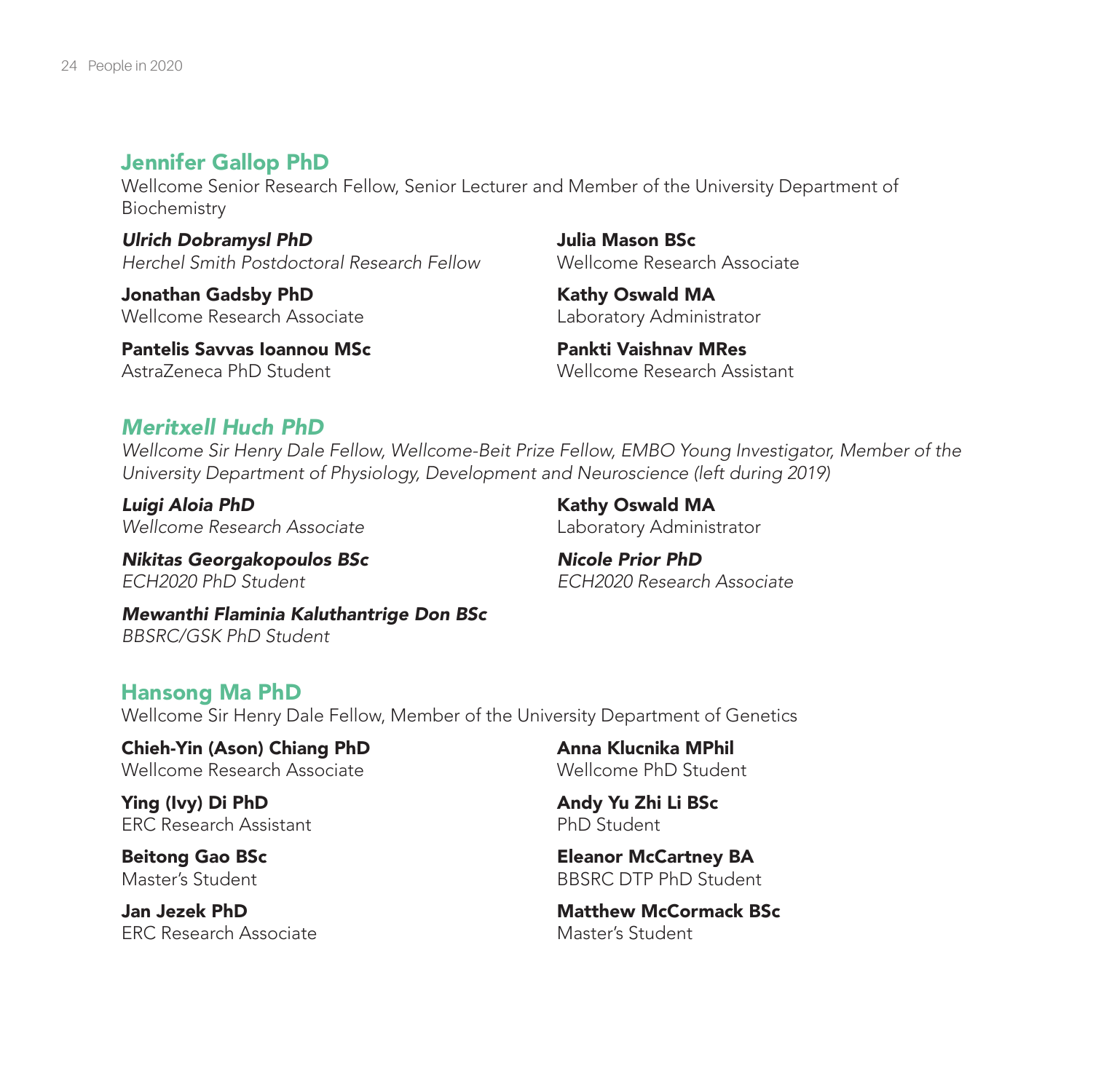Kathy Oswald MA Laboratory Administrator

Sumaera Rathore BA BBSRC DTP PhD Student

#### Iva Tchasovnikarova PhD

Group Leader, Member of the University Department of Biochemistry

Lynn Froggett Laboratory Administrator

Sreyoshi Mitra PhD Wellcome Research Associate

Ziming Wang BSc PhD Student

#### Fengzhu Xiong PhD

Wellcome Sir Henry Dale Fellow, Wellcome-Beit Prize Fellow, Member of the University Department of Physiology, Development and Neuroscience

Ana Hernandez Rodriguez MRes SBS DTP PhD Student

Lauren Moon BSc Wellcome PhD Student

Daniele Kunz PhD Wellcome Research Associate Kathy Oswald MA Laboratory Administrator

Yisha Lan BSc Cambridge International Scholarship PhD Student

*Arianna Pezzuolo MSc Laboratory Administrator*

## Philip Zegerman PhD

Wellcome Senior Research Fellow, EMBO Young Investigator, Member of the University Department of Biochemistry

Andreas Hadjicharalambous MBiochem MRC PhD Student

Fiona Jenkinson BA AZ PhD Student

Mark Johnson PhD Wellcome Research Associate

*Manuela Kieninger PhD Wellcome Research Associate*  Florence Leroy MA Laboratory Administrator

Miguel Santos MSc BBSRC PhD Student

*Kang Wei Tan PhD Wellcome Research Associate*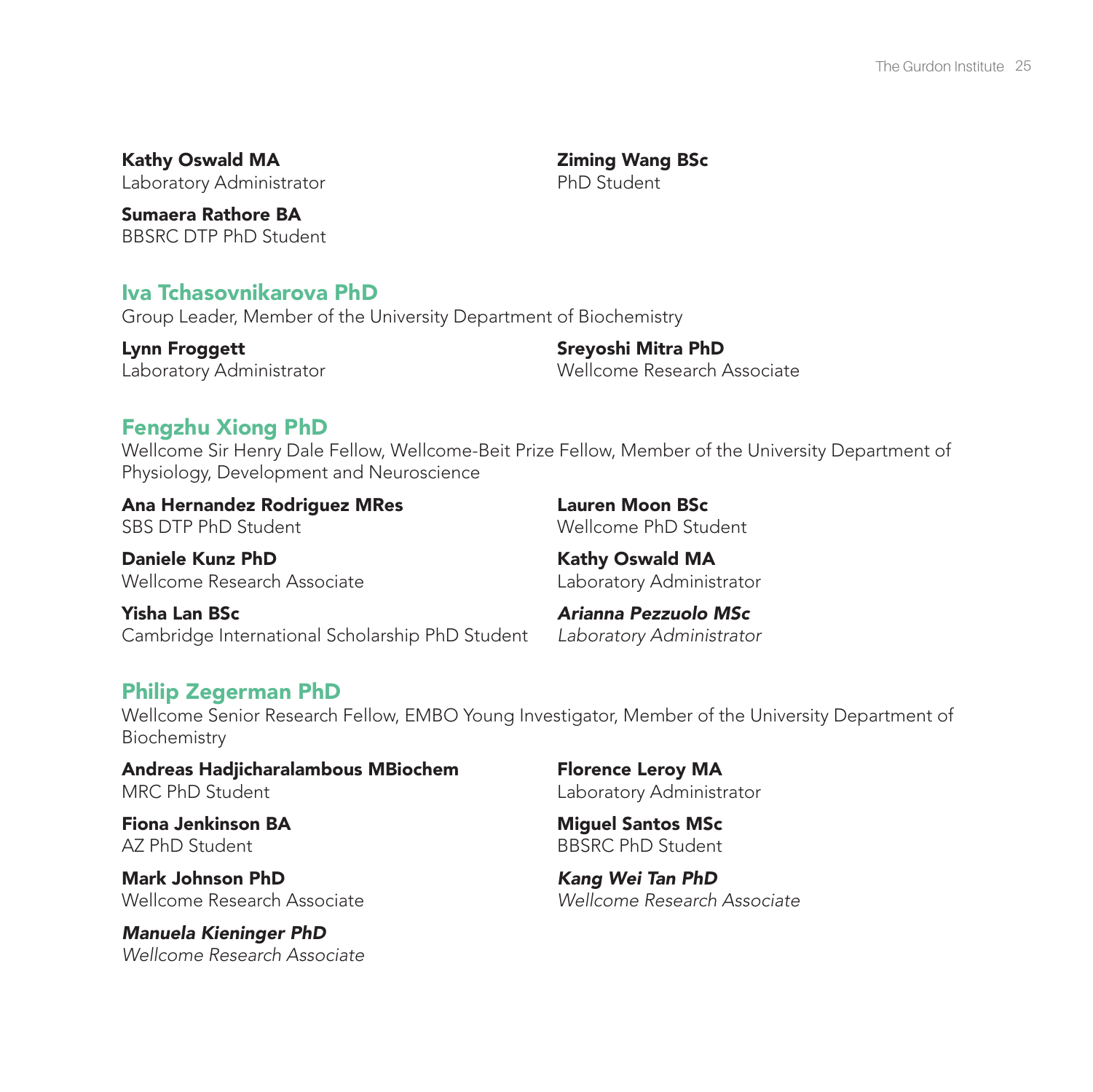# Associate Group Leaders

### Martin Hemberg PhD

Career Development Fellow Group Leader at the Wellcome Sanger Institute

#### Jacob Hepkema MSc Research Assistant

Nicholas Keone Lee BA PhD Student

Jimmy (Tsz Hang) Lee PhD Postdoctoral Fellow

## John RB Perry PhD

MRC Investigator and Programme Leader, MRC Epidemiology Unit

# Support staff

Administration Bruce Daniels LLB DipLP BTh Administration and Operations Manager

Jane Course Finance Manager

Jayne Fisher Finance/Accounts Assistant

Diane Foster Deputy Administration and Operations Manager & Principal Technician

Emma Gant BA PGCert Research Grants/HR Coordinator

Iolanda Guerra Health and Safety Adviser

Lynda Lockey Office Manager Sylviane Moss PhD Safety and Compliance Manager

Dermot Nolan Receptionist

Samantha Wilson BSc Receptionist

Daniel Sargent HR Administrator

Victoria Stubbs PhD Shared Facilities Manager

*Katherine Wallington PhD Interim Administration and Operations Manager*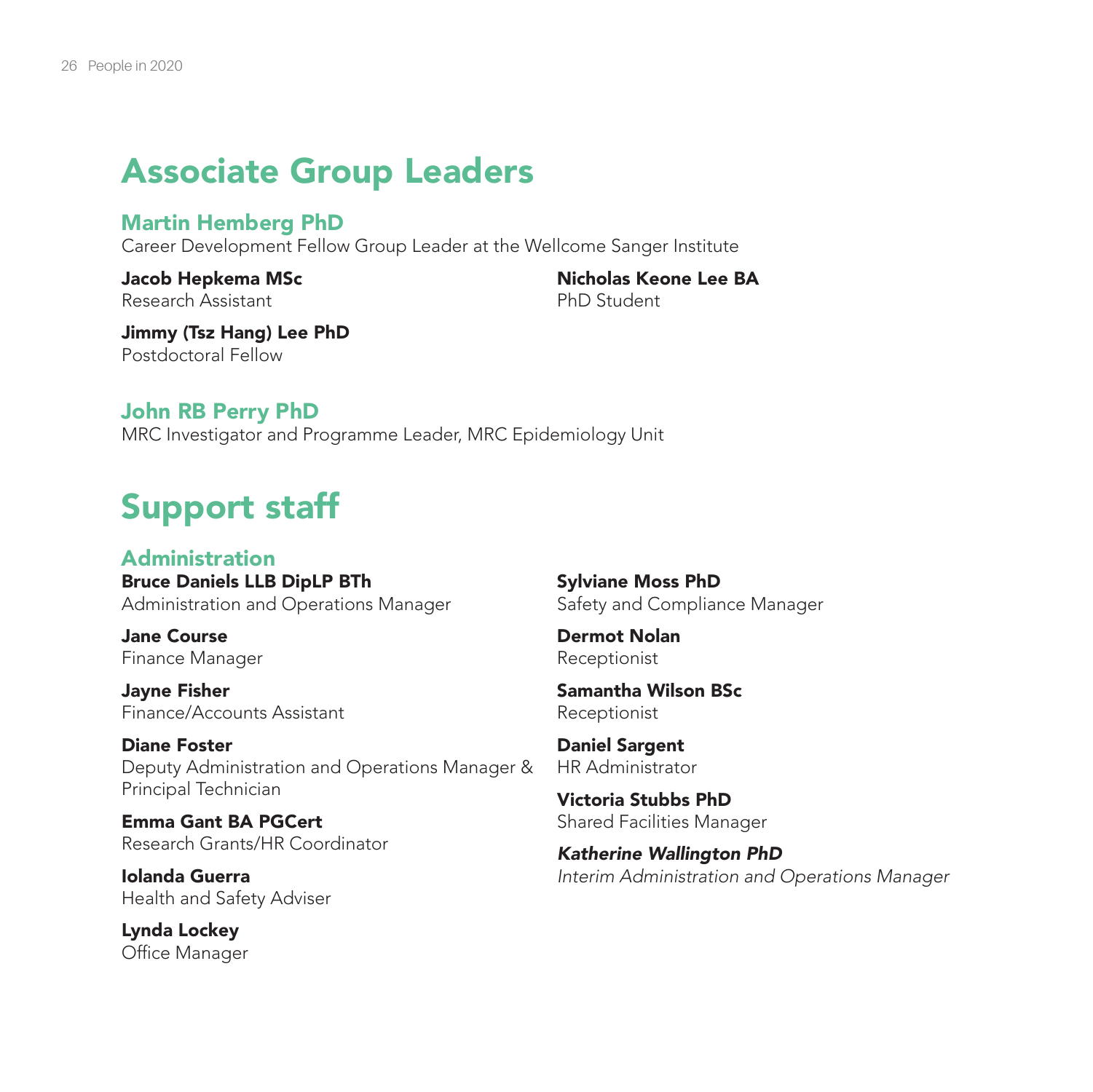#### Communications/ Public engagement

Helene Doerflinger PhD Public Engagement Manager

Claire O'Brien PhD Information and Communications Officer

Natalie Walls BSc Public Engagement Coordinator

## Computing / IT

Alastair Downie Computer Systems Manager Peter Williamson BSc Computer Associate

Nigel Smith Computer Associate

#### Imaging

Alexander Sossick BSc Head of Microscopy and Scientific Facilities Coordinator, Laser Safety Officer

#### Nicola Lawrence PhD

Microscopy Associate/ Deputy Head of Imaging, Laser Safety Officer

Richard Butler PhD Research Associate (Imaging)

# Bioinformatics Charles Bradshaw PhD

Bioinformatician

#### Sequencing

Kevin (Kay) Harnish MSc Wellcome Research Assistant (Sequencing Facility)

#### Media / Glasswashing

Juanita Baker-Hay Media/ Glasswashing Manager

Lisa Baker

Laura Carlton

Vincent Dams

Sandra Human Miguel Leon Salvador Tracy Mitchell Nathy Villalobos Martinez MA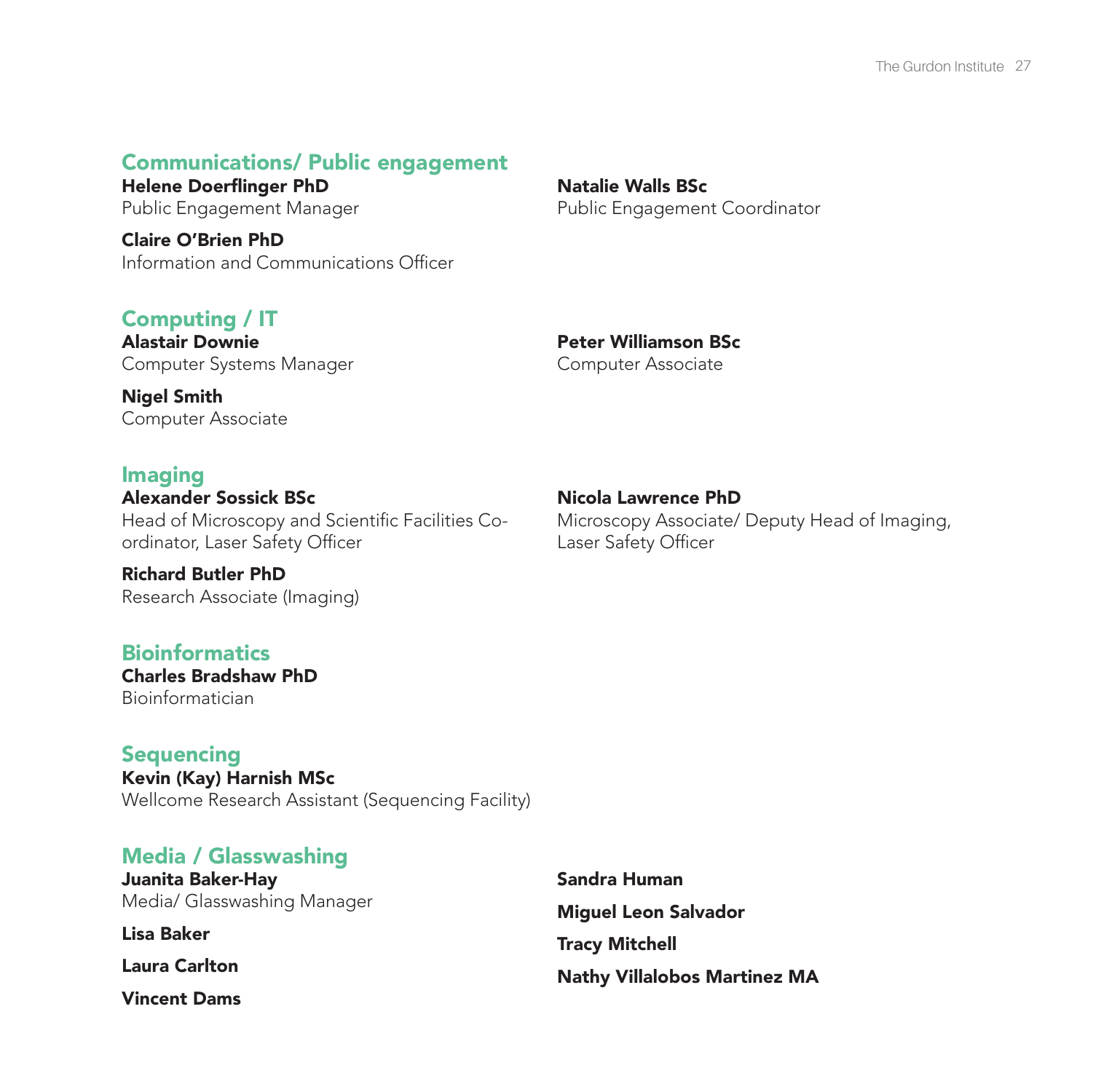#### Accounts/ Purchasing/ Stores

Ian Fleming Stores/Purchasing Manager

Simon Aldis Purchasing/Accounts Assistant

#### Combined building & services group

Alan Rix Building Services Manager

Clive Bennett Custodian

Katharine Bennett Custodian

*John Lyons Senior Building Services Technician*

#### Super-resolution microscopy

Edward Allgeyer PhD Wellcome Senior Research Associate

#### Technical support

Polly Attlesey RAnTech MIAT Facilities Manager

Zest catering Amanda Harris Melissa Plowden Roberts David Cooper Stores Technician

Andrew Vincent Senior Stores Technician

*Joel Shubrooks Custodian*

Paul Turrell Custodian

Regimantas Vysniauskas Senior Building Services Technician

George Sirinakis PhD Wellcome Senior Research Associate

Therese Jones-Green BSc Manager of Aquatic Services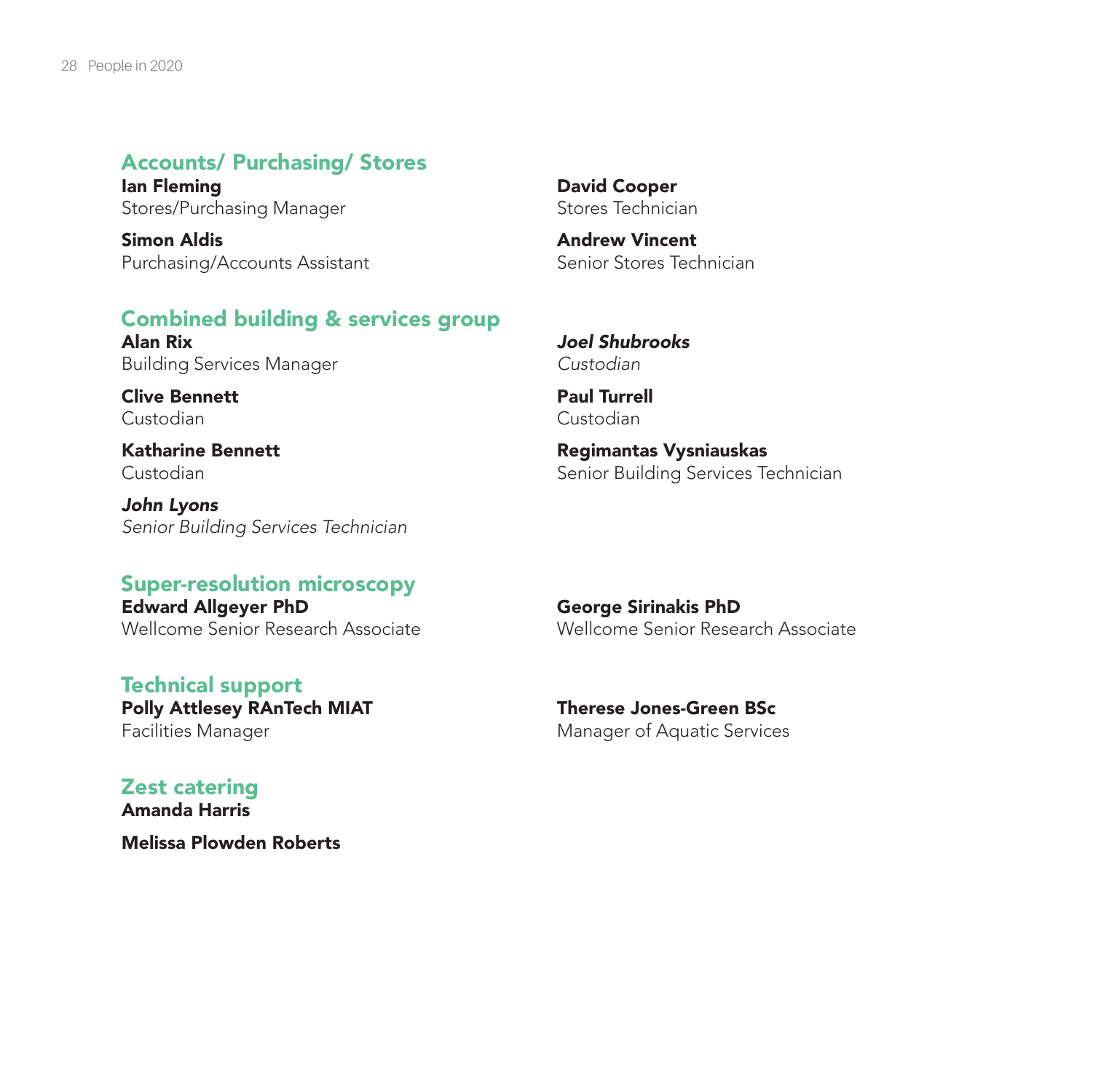# Milner Therapeutics Institute

Tony Kouzarides PhD FRS FMedSci Director

Louisa Bellis PhD Business and Operations Manager

Chloe Caley BA Finance, HR and Administration Co-ordinator

Kathryn Chapman PhD Deputy Director & GSK/AZ Principal Research Associate

Maria Eleftheriou PhD LEUKA Research Associate

Namshik Han PhD LifeArc Senior Research Associate

Rebecca Harris PhD CRUK MTI Head of Target Discovery

Woo Hwang PhD LifeArc Research Associate Luise Jamieson Finance, HR and Administration Co-ordinator [Maternity Cover]

Nikki Mann BA Digital Communications Manager

Gian-marco Melfi MSc MTI Facility Co-ordinator

Ben Pearson BSc CRUK Research Laboratory Technician

Sanjay Rathee PhD JW Pharma Research Associate

Paula Rogers-Brown Business Community Manager

Alison Schuldt PhD GSK/AZ MTI Head of Partnerships and Alliance

# International Scientific Advisory Board 2020

Professor Sir Adrian Bird (Chair) Wellcome Trust Centre for Cell Biology, University of Edinburgh

Professor Christine Mummery Leiden University Medical Center

Professor Peter Rigby Professor Emeritus of Developmental Biology

Dr Sally Temple Neural Stem Cell Institute, New York Professor Ken Zaret Perelman School of Medicine, University of Pennsylvania

Dr Melanie Lee CBE CEO of LifeArc

Professor Charles Swanton The Francis Crick Institute, London

Dr Pierre Léopold Institut Curie, Paris